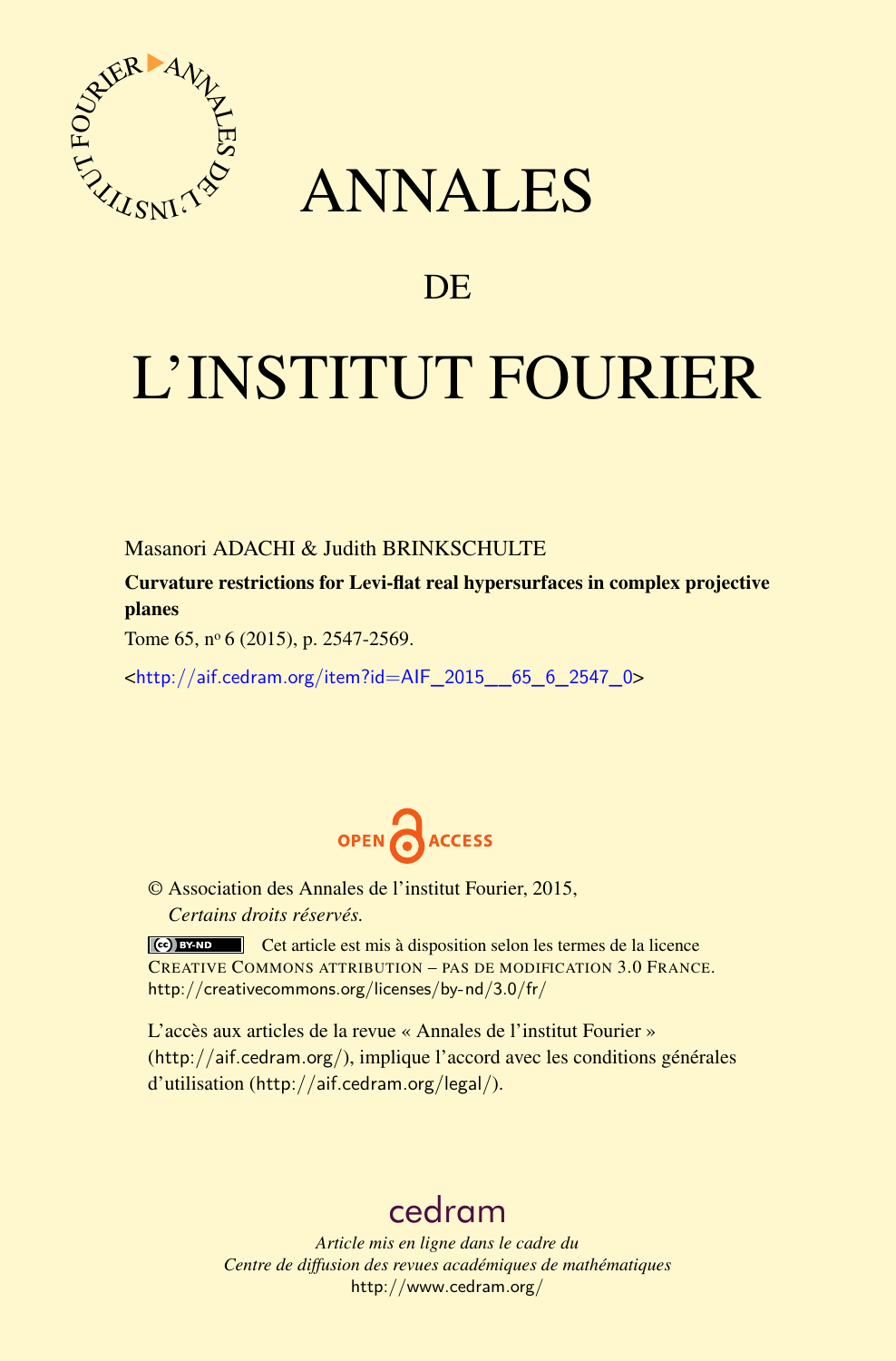## CURVATURE RESTRICTIONS FOR LEVI-FLAT REAL HYPERSURFACES IN COMPLEX PROJECTIVE PLANES

#### **by Masanori ADACHI & Judith BRINKSCHULTE (\*)**

Abstract. — We study curvature restrictions of Levi-flat real hypersurfaces in complex projective planes, whose existence is in question. We focus on its totally real Ricci curvature, the Ricci curvature of the real hypersurface in the direction of the Reeb vector field, and show that it cannot be greater than −4 along a Levi-flat real hypersurface. We rely on a finiteness theorem for the space of square integrable holomorphic 2-forms on the complement of the Levi-flat real hypersurface, where the curvature plays the role of the size of the infinitesimal holonomy of its Levi foliation.

Résumé. — Nous étudions des restrictions sur une courbure des hypersurfaces réelles Levi-plates dans des plans projectifs complexes, dont l'existence est en question. Nous nous focalisons sur sa courbure de Ricci totalement réelle, c'est-â-dire la courbure de Ricci de l'hypersurface réelle dans la direction du champ de Reeb, et nous démontrons qu'elle ne peut pas être supérieure à −4 le long de l'hypersurface réelle Levi-plate. Nous nous appuyons sur un théorème de finitude pour l'espace des 2-formes holomorphes de carrés intégrables sur le complément de l'hypersurface réelle Levi-plate, où la courbure joue le rôle de la taille de l'holonomie infinitésimale de son feuilletage de Levi.

#### **1. Introduction**

The past decades, the non-existence conjecture of a smooth closed Leviflat real hypersurface in the complex projective spaces  $\mathbb{CP}^n$  ( $n \geq 2$ ) has

Keywords: Levi-flat real hypersurface, totally real Ricci curvature, adjunction formula, integral formula.

Math. classification: 32V15, 32V40, 53B25, 53C12.

<sup>(\*)</sup> The first author is partially supported by an NRF grant 2011-0030044 (SRC-GAIA) of the Ministry of Education, the Republic of Korea, and a JSPS Grant-in-Aid for Young Scientists (B) 26800057.

The authors are grateful to K. Matsumoto for explaining her recent work to the first author and mentioning a result in [\[18\]](#page-23-0), which leads us to Proposition [A.4.](#page-20-0) We also thank A. Iordan for valuable discussions and the referee for suggestions improving the quality of the manuscript.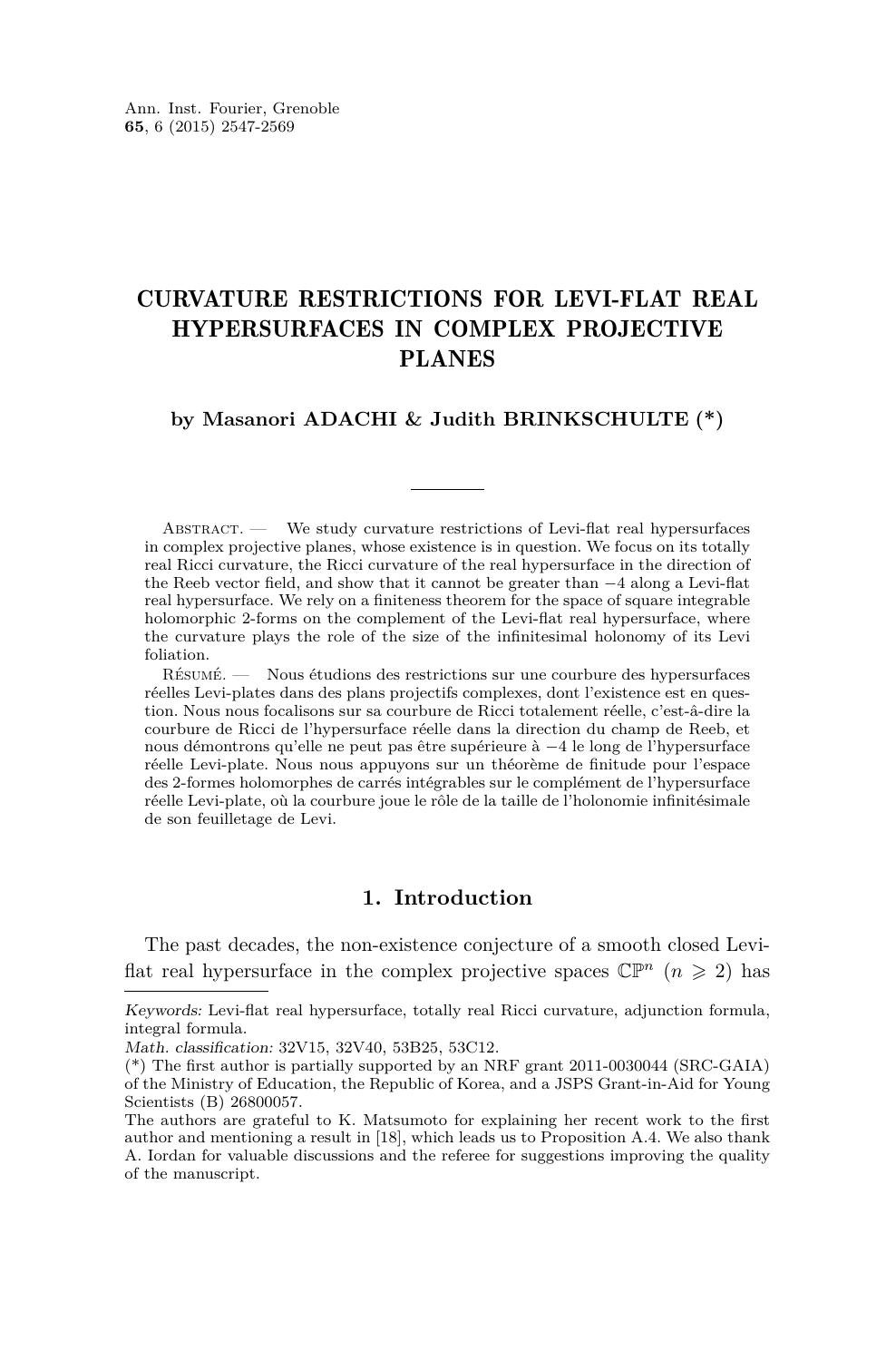been intensively investigated by foliators, complex analysts, and differential geometers. This conjecture first appeared in the papers [\[4\]](#page-22-0) and [\[6\]](#page-22-0) devoted to the study of minimal sets of holomorphic foliations on  $\mathbb{CP}^n$  and has been affirmatively proved for  $n > 2$  by Lins Neto [\[16\]](#page-23-0) in the real analytic case and by Siu [\[20\]](#page-23-0) in the smooth case. There have been papers that announced proofs of the non-existence for  $n = 2$ , however, they all are considered to contain serious gaps (cf. [\[15\]](#page-23-0)) and the case  $n = 2$  remains open.

The following partial result by Bejancu and Deshmukh uses a differentialgeometric approach to restrict a certain curvature of the Levi-flat real hypersurface:

THEOREM ([\[3\]](#page-22-0)). — Let *M* be an oriented  $\mathcal{C}^{\infty}$ -smooth closed Levi-flat real hypersurface in  $\mathbb{CP}^n$   $(n \geq 2)$  equipped with the Fubini–Study metric. Denote by *ν* the unit normal vector field of  $M \subset \mathbb{CP}^n$  and set  $\xi = -J\nu$ , where *J* denotes the complex structure of  $\mathbb{CP}^n$ . Then Ric<sup>M</sup>( $\xi, \xi$ ) cannot be  $\geq 0$  everywhere on M.

The Ricci curvature  $\text{Ric}^{M}(\xi,\xi)$  is referred to as the totally real Ricci curvature of the real hypersurface *M*. The aim of this paper is to improve the curvature restriction in the theorem of Bejancu and Deshmukh. Also, our proof is completely complex-analytic.

Our main theorem is stated as follows:

MAIN THEOREM. — Let  $M$  be an oriented  $C^2$ -smooth closed Levi-flat real hypersurface in  $\mathbb{CP}^2$  equipped with the Fubini–Study metric. Then, the totally real Ricci curvature Ric<sup>M</sup>( $\xi, \xi$ ) cannot be  $> -4$  everywhere on M.

The idea of the proof is as follows. The key ingredient is a leafwise (1*,* 0) form  $\alpha$  on the Levi-flat real hypersurface  $M$ , which measures the size of the infinitesimal holonomy of the Levi foliation of *M* (See [§2.4](#page-6-0) for its definition). We will find out that the restriction on the totally real Ricci curvature is equivalent to an upper bound on the norm of  $\alpha$  by observing an adjunction-type equality (Proposition [3.1\)](#page-8-0). Then, exploiting an integral formula (Theorem [4.1\)](#page-11-0) originating from a paper of Griffiths, we will prove the finite dimensionality of the space of  $L^2$  holomorphic 2-forms on domains with Levi-flat boundary in  $\mathbb{CP}^2$  (Corollary [5.2\)](#page-16-0) under the upper bound on the norm of  $\alpha$ . This finite dimensionality is however a contradiction, because the space should be infinite dimensional (Proposition [6.1\)](#page-17-0).

The organization of this paper is as follows. In [§2,](#page-3-0) we explain the basic notions and our conventions pertaining to the local geometry of Levi-flat real hypersurfaces. The form  $\alpha$  is defined in this section. The connection between the form  $\alpha$  and the totally real Ricci curvature is explained in [§3](#page-8-0)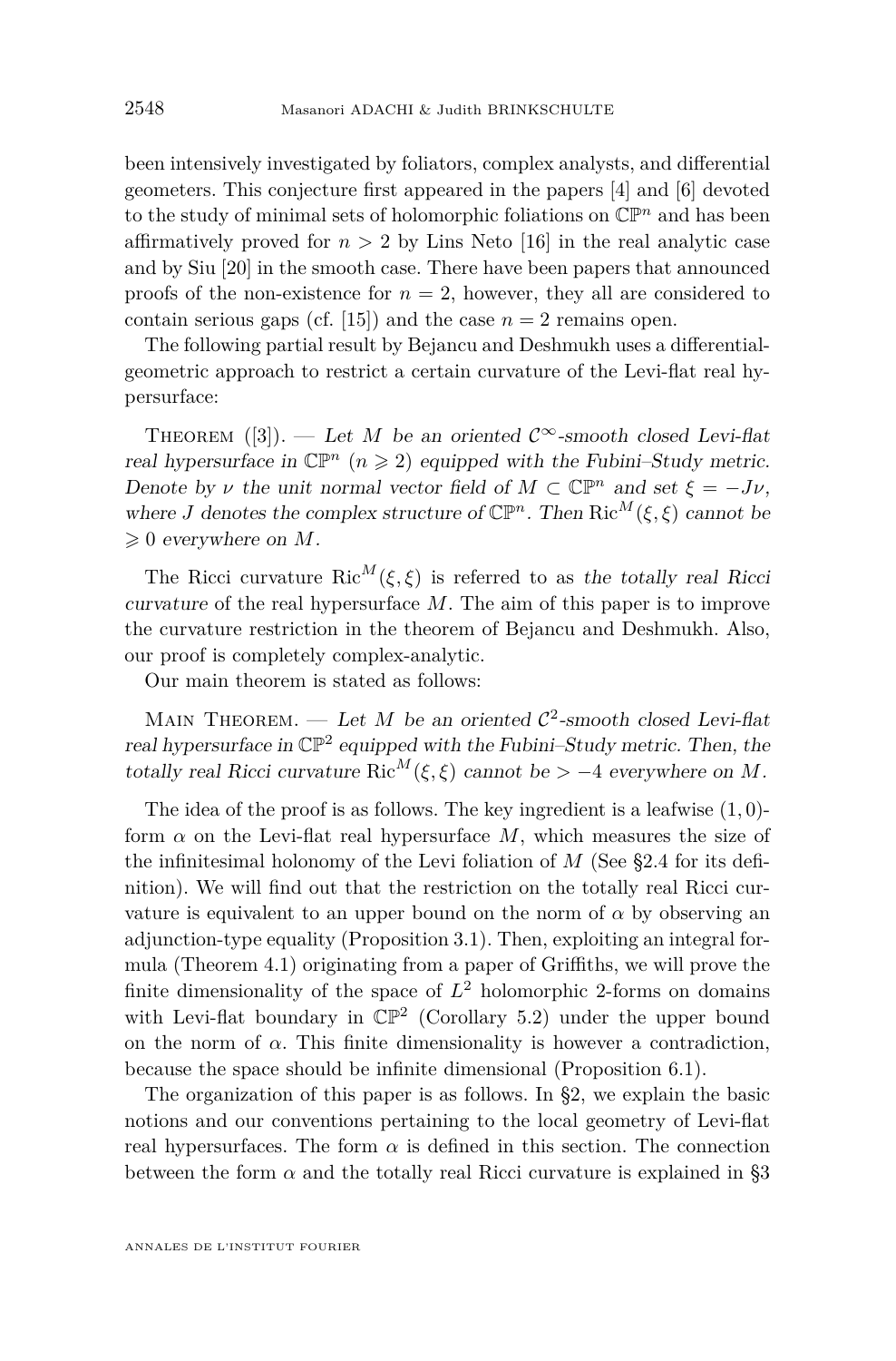<span id="page-3-0"></span>via Gauss' equation. In [§4,](#page-11-0) we explain and prove some integral formula à la Griffiths. We exploit this formula in [§5](#page-14-0) to study the finite dimensionality of the space of  $L^2$  holomorphic sections of negative holomorphic line bundles  $\mathcal{O}_{\mathbb{CP}^2}(-m)$  over domains with Levi-flat boundary in  $\mathbb{CP}^2$ . In [§6,](#page-16-0) we give a proof of the infinite dimensionality of the  $L^2$  canonical sections on pseudoconvex domains in complex projective spaces and complete the proof of the Main theorem. In Appendix [A,](#page-18-0) we revisit Takeuchi's inequality from the viewpoint of [§3](#page-8-0) and give a remark on a general restriction on the totally real Ricci curvature of Levi-flat real hypersurfaces in Kähler surfaces.

#### **2. Preliminaries for local arguments**

In this section, we collect basic notions and our conventions pertaining to the local geometry of Levi-flat real hypersurfaces. We restrict ourselves to the case of Kähler surfaces.

#### **2.1. Kähler metric and the bisectional curvature**

Let  $(X, J_X)$  be a complex surface. The complex structure  $J_X: TX \to$ *T X* allows us to regard the real tangent bundle *T X* as a C-vector bundle. We identify  $TX$  with the holomorphic tangent bundle  $T^{1,0}X$  as  $\mathbb{C}\text{-vector}$ bundles by

$$
\frac{\partial}{\partial x_j}\longmapsto \frac{\partial}{\partial z_j}=\frac{1}{2}\left(\frac{\partial}{\partial x_j}-i\frac{\partial}{\partial y_j}\right)
$$

where  $(z_1, z_2)$  denotes a local coordinate and we write  $z_j = x_j + iy_j$ .

Let  $g: TX \times TX \to \mathbb{R}$  be a  $J_X$ -invariant Riemannian metric of X. We consider its sequilinear extension on  $\mathbb{C} \otimes TX \times \mathbb{C} \otimes TX$  and obtain a hermitian metric of  $T^{1,0}X$ , namely,

$$
g\left(\frac{\partial}{\partial z_j},\frac{\partial}{\partial z_k}\right) = \frac{1}{2}\left(g\left(\frac{\partial}{\partial x_j},\frac{\partial}{\partial x_k}\right) + ig\left(\frac{\partial}{\partial x_j},\frac{\partial}{\partial y_k}\right)\right).
$$

The metric *g* is said to be Kähler if its fundamental form

$$
\omega = 2i \sum_{j,k=1}^{2} g\left(\frac{\partial}{\partial z_j}, \frac{\partial}{\partial z_k}\right) dz_j \wedge d\overline{z}_k
$$

is a closed form. Our volume form is  $dV_\omega = \omega \wedge \omega/8$ .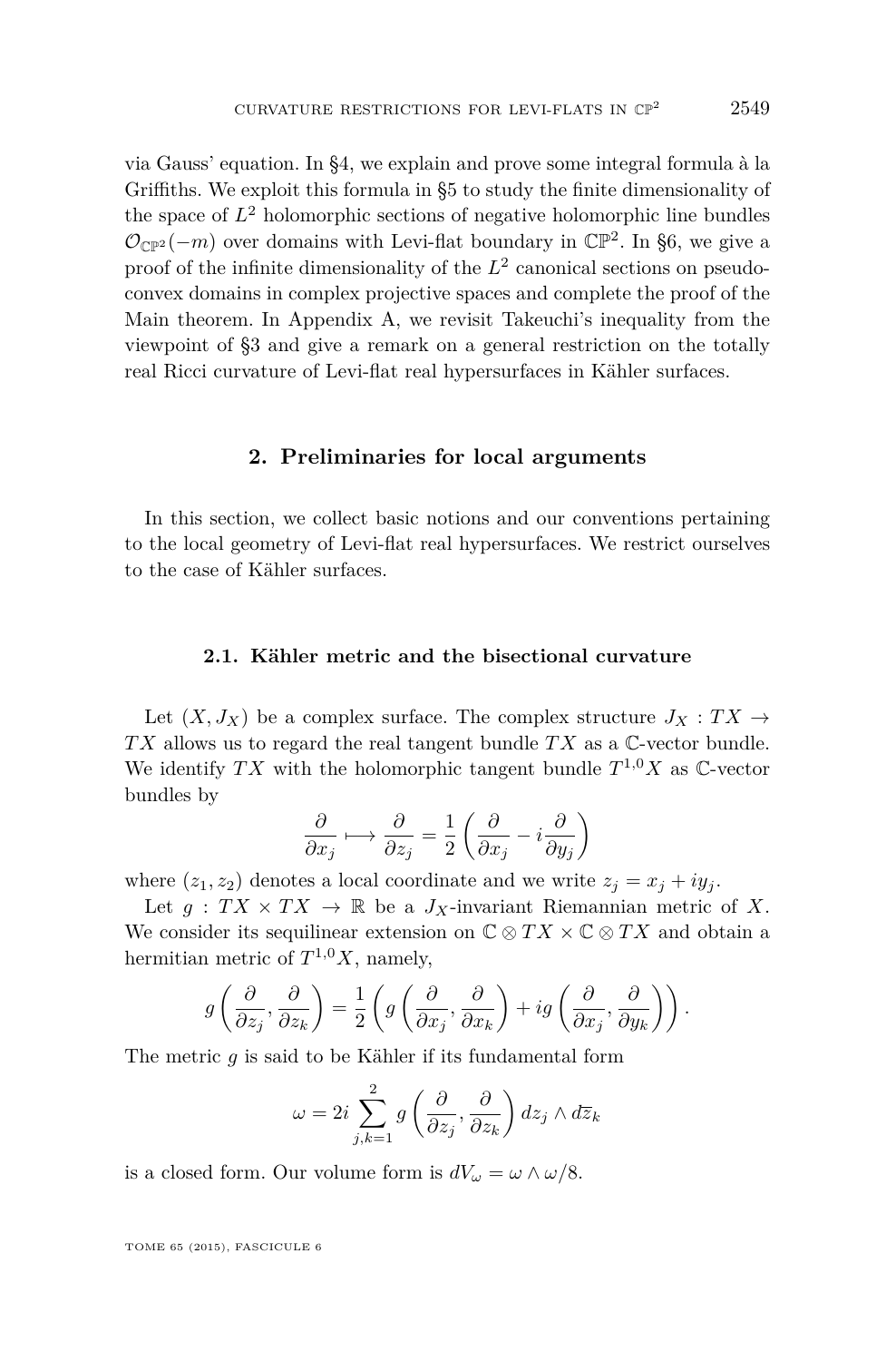<span id="page-4-0"></span>We denote by  $\nabla$  the Levi-Civita connection determined by the Riemannian metric *g*. It is well-known that  $\nabla$  coincides with the canonical connection of the hermitian metric *g*. Our convention of the curvature tensor of  $\nabla$  is

$$
R(v_1, v_2)v_3 := \nabla_{v_1}(\nabla_{\widetilde{v_2}}\widetilde{v_3}) - \nabla_{v_2}(\nabla_{\widetilde{v_1}}\widetilde{v_3}) - \nabla_{[\widetilde{v_1}, \widetilde{v_2}]} \widetilde{v_3}
$$
  
by the values of a vector fields.

for  $v_j \in T_p X$  where  $\tilde{v}_j$  are extensions of  $v_j$  to vector fields respectively. Given two  $J_X$ -invariant planes  $\sigma_1, \sigma_2 \subset T_pX$ , we define the bisectional curvature by

$$
H(\sigma_1, \sigma_2) := g(R(v_1, Jv_1)Jv_2, v_2)
$$
  
=  $g(R(v_1, v_2)v_2, v_1) + g(R(v_1, Jv_2)Jv_2, v_1)$ 

where  $v_j$  are unit vectors in  $\sigma_j$  respectively.

Our main example is the complex projective plane  $X = \mathbb{CP}^2$  endowed with the Fubini–Study metric  $g = g_{FS}$ , whose fundamental form is given by

$$
\omega_{FS} = i\partial\overline{\partial}\log(1+|z_1|^2+|z_2|^2)
$$

in non-homogeneous coordinate system  $(z_1, z_2)$ . Note that  $\omega_{FS}$  can be regarded as the Chern curvature  $i\Theta(\mathcal{O}(1))$  of the hyperplane line bundle  $\mathcal{O}(1)$ with the hermitian metric induced from the standard Euclidean metric of  $\mathbb{C}^3$ . In our conventions, the bisectional curvature of  $(\mathbb{CP}^2, \omega_{FS})$  is given by (cf. [\[10\]](#page-22-0))

$$
H(\sigma_1, \sigma_2) = 2(1 + g(v_1, v_2)^2 + g(v_1, Jv_2)^2).
$$

#### **2.2. Real hypersurfaces and their holomorphic normal bundle**

Let  $M$  be an oriented  $\mathcal{C}^2$ -smooth closed real hypersurface without boundary in *X*. A defining function  $\rho$  of *M* is a  $\mathcal{C}^2$ -smooth real-valued function defined on a neighborhood *U* of *M* expressing  $M = \{z \in U \mid \rho(z) = 0\}$  as the preimage of a regular value 0. We always assume that *M* is oriented as the boundary of  $\{z \in U \mid \rho(z) < 0\}$  by reversing the sign of  $\rho$  if necessary. Later in [§3,](#page-8-0) [§5](#page-14-0) and [A](#page-18-0)ppendix A we will choose  $\rho$  as the signed boundary distance function to *M* with respect to the Riemannian metric *g*.

Along the real hypersurface  $M$ , we consider two smooth  $J_X$ -invariant plane fields:  $\sigma_T := TM \cap J_XTM$ , the unique  $J_X$ -invariant subbundle of *TM*, and  $\sigma_N$ , the orthonormal complement of  $\sigma_T$  in *TX* with respect to *g*. Via the C-vector bundle isomorphism  $TX \simeq T^{1,0}X$ , we identify  $\sigma_T$  with the holomorphic tangent bundle of  $M$ ,  $T^{1,0}M := \text{Ker}\partial\rho \subset T^{1,0}X|M$ , and  $\sigma_N$  with the holomorphic normal bundle of  $M$ ,  $N_M^{1,0} := (T^{1,0}X|M)/T^{1,0}M$ .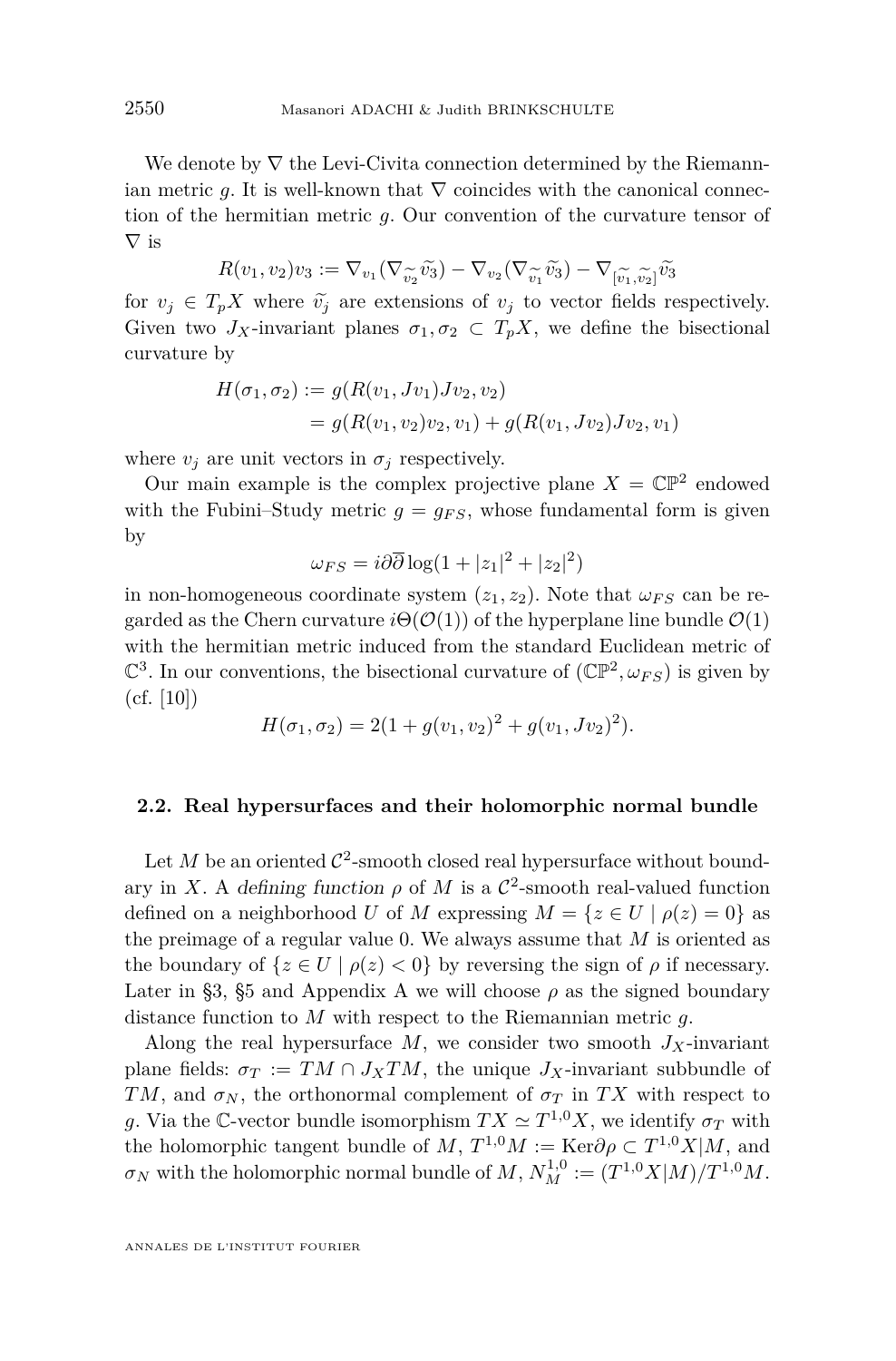We fix a global orthonormal frame  $\{\xi, \nu\}$  of  $\sigma_N$  with respect to *g*, so that  $\nu$  is an outward normal vector of  $M \subset X$  and  $\nu = J \xi$ . The vector field *ξ*, tangent to *M*, is often referred to as a Reeb vector field. We write the normal derivative  $h_{\rho} := \nu \rho : M \to \mathbb{R}_{>0}$ . Note that  $h_{\rho}^2$  defines a  $\mathcal{C}^1$ -smooth hermitian metric of  $N_M^{1,0}$ ; we can measure the squared norm of a vector  $v = a\xi + b\nu \in \sigma_N \simeq N_M^{1,0}$  by  $|v|_\rho^2 := h_\rho^2 |a + ib|^2$ .

Remark 2.1. — We are working with a fixed Kähler metric for simplicity, though note that  $N_M^{1,0}$  and the hermitian metric induced from  $h_\rho^2$  are independent of the choice of the hermitian metric *q* whereas  $\sigma_N$  and  $\{\xi, \nu\}$ depend on *g*.

#### **2.3. Levi-flat and a distinguished parametrization**

The Levi-form of M (with respect to  $\rho$ ) is the restriction of the quadratic form obtained by *i∂∂ρ* to the holomorphic tangent bundle *T* <sup>1</sup>*,*0*M*. The real hypersurface  $M$  is said to be Levi-flat if the Levi-form of  $M$  vanishes identically on *M*. It is easy to see that this definition does not depend on the choice of *ρ*.

It follows from Frobenius' theorem that *M* is Levi-flat if and only if *M* has a foliation by complex hypersurfaces of *X*. The foliation is called the Levi foliation  $\mathcal F$  of  $M$ . The typical example of Levi-flat real hypersurfaces is  $\mathbb{C} \times \mathbb{R} \subset \mathbb{C}^2$ , where the Levi foliation is given by  $\{\mathbb{C} \times \{t\}\}_{t \in \mathbb{R}}$ .

It is well-known that any real-analytic Levi-flat real hypersurface is locally identified with this typical example. For non real-analytic Levi-flat real hypersurfaces, although its local structure is not unique, still a sort of normal coordinate system is available. Suppose *M* is Levi-flat. By standard arguments (cf. [\[2\]](#page-22-0)), we can choose a holomorphic chart  $(z_1, z_2)$  of X and a local parametrization  $\varphi$  of F around any point  $p \in M$  so as to satisfy the following conditions:

- (1) The parametrization  $\varphi(\zeta, t) : \mathbb{C} \times \mathbb{R} \supset V \to \varphi(V) \subset M$  is a  $\mathcal{C}^2$ -smooth orientation-preserving diffeomorphism with  $\varphi(0,0) = p$ and holomorphic in *z*. (We always assume these conditions for parametrizations of Levi foliations.)
- (2) The parametrization  $\varphi$  is in the form of  $\varphi(\zeta, t) = (\zeta, w(\zeta, t))$  in the coordinate system  $(z_1, z_2)$ .
- (3) The parametrization behaves along the leaf passing through *p* in such a way that

$$
w(\zeta,0) \equiv 0
$$
 and  $\frac{\partial w}{\partial t}(\zeta,0) \equiv 1$ ,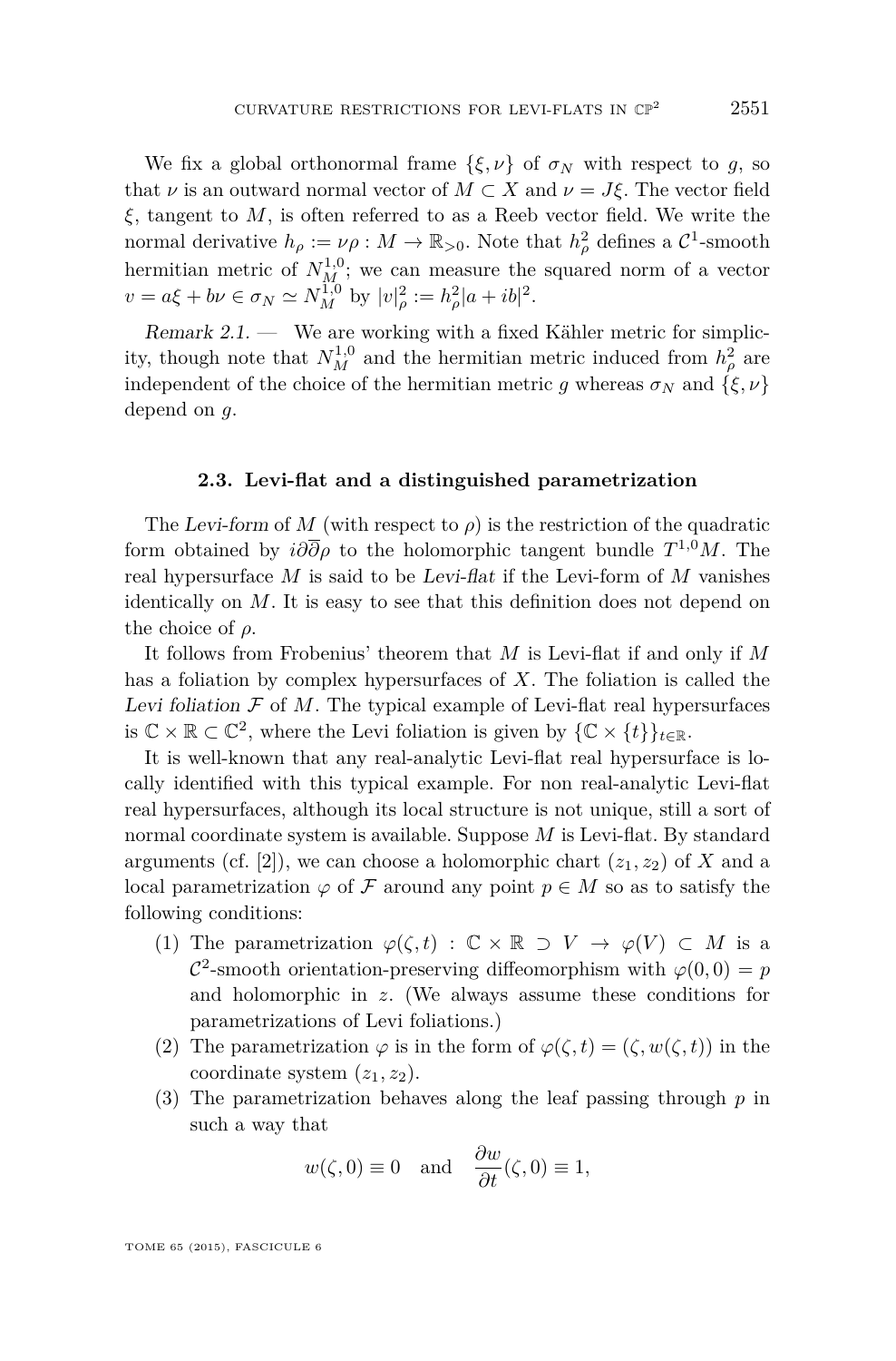<span id="page-6-0"></span>namely,

$$
\varphi_* \left( \frac{\partial}{\partial t} \right)_{(\zeta,0)} = \left( \frac{\partial}{\partial x_2} \right)_{(\zeta,0)}.
$$

(4) The coordinate system  $(z_1, z_2)$  is normalized at p with respect to q, namely, its fundamental form  $\omega$  satisfies  $\omega = i(dz_1 \wedge d\overline{z_1} + dz_2 \wedge d\overline{z_2})$ at *p*.

We refer to such a parametrization  $\varphi(\zeta, t)$  of *M* in the coordinate system  $(z_1, z_2)$  as a distinguished parametrization around  $p \in M$  in this paper.

#### **2.4. The form** *α*

Let us define the key object of this paper.

Suppose *M* is Levi-flat and a  $C^1$ -smooth hermitian metric  $h^2$  of  $N_M^{1,0}$  is given. Consider a parametrization of the Levi foliation  $\mathcal{F}$ , not necessarily a distinguished parametrization, say  $\varphi(\zeta, t) : \mathbb{C} \times \mathbb{R} \subset V \to M$ . This parametrization gives us a local trivialization of  $N_M^{1,0}$  over  $\varphi(V)$  since  $\frac{\partial}{\partial t}$ induces a local section of  $N_M^{1,0}$ . We denote by  $h^2_\varphi$  the local weight function of  $h<sup>2</sup>$  in this local trivialization. Using these notations, we define a continuous leafwise  $(1,0)$ -form defined on  $\varphi(V)$  by

$$
\alpha := \frac{\partial \log h_{\varphi}}{\partial \zeta} d\zeta.
$$

One easily sees that  $\alpha$  is well-defined on *M*. The point is that  $N_M^{1,0}$  becomes a leafwise flat line bundle, namely all the transition functions are leafwise constant if we equip  $N_M^{1,0}$  with the local trivializations given by parametrizations of the Levi foliation.

Remark 2.2. — We can associate a transversal measure  $\mu = h dt$  of F from the hermitian metric  $h^2$  of  $N_M^{1,0}$ . The form  $\alpha$  measures the infinitesimal holonomy with respect to this transversal measure  $\mu$ . In particular,  $\mu$  is holonomy invariant measure if and only if  $\alpha \equiv 0$ . The form  $\alpha$  is essentially the modular form of  $\mu$  in the context of foliation, which is useful in the study of the *∂*-Neumann problem on weakly pseudoconvex domains (cf. [\[21\]](#page-23-0)).

The following Lemma will be used in [§5.](#page-14-0) We can describe  $\alpha$  in terms of defining function of *M* when the hermitian metric of  $N_M^{1,0}$  is induced from a defining function of *M*.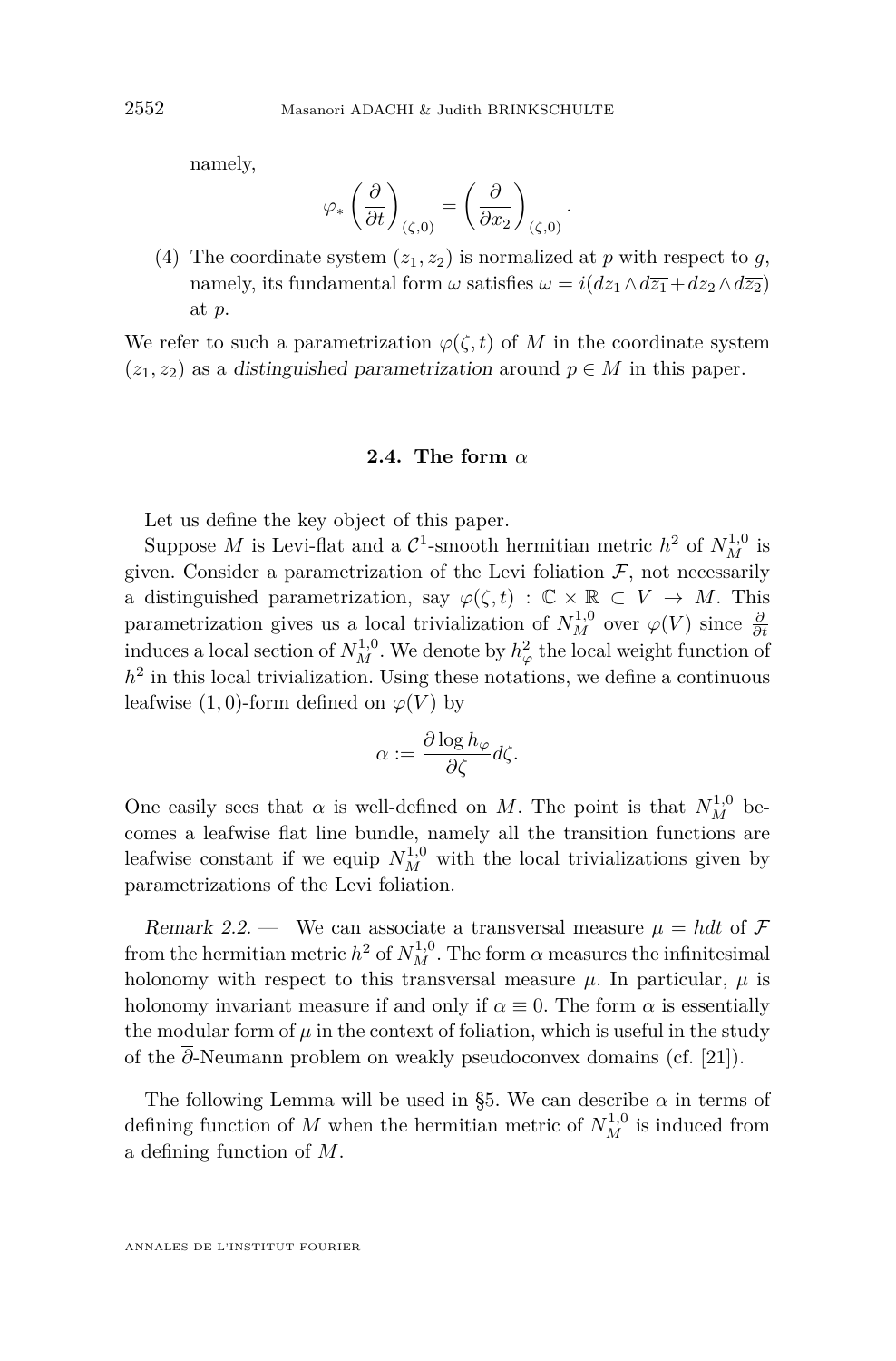<span id="page-7-0"></span>LEMMA 2.3. — Suppose *M* is Levi-flat. Let  $\rho$  be a defining function of *M* and consider  $\alpha$  induced from  $h_{\rho}^2$ . Then,  $\alpha$  is characterized as a continuous leafwise (1*,* 0)-form on *M* satisfying

$$
\partial \overline{\partial} \rho = \alpha \wedge \overline{\partial} \rho + \partial \rho \wedge \overline{\alpha} \pmod{C^0(M) \partial \rho \wedge \overline{\partial} \rho}.
$$

Proof. — First see that this equality makes sense modulo  $\partial \rho \wedge \overline{\partial} \rho$ . This is because a leafwise (1,0)-form  $\alpha$  is a linear functional on  $T^{1,0}M = \text{Ker}\partial \rho$ and its extension on  $T^{1,0}X$  is unique modulo  $\partial \rho$ .

Now we regard the equality as an equation on  $\alpha$  and solve this. Take a point  $p \in M$  and a distinguished parametrization  $\varphi(\zeta, t): V \to M$  in  $(z_1, z_2)$ . Then, we have at *p*, as an alternating 2-form,

$$
(\partial \overline{\partial} \rho)_p \left( \frac{\partial}{\partial z_1}, \frac{\partial}{\partial \overline{z_2}} \right) = \frac{\partial^2 \rho}{\partial z_1 \partial \overline{z_2}} (0, 0)
$$
  
=  $\frac{i}{2} \frac{\partial^2 \rho}{\partial z_1 \partial y_2} (0, 0)$   
=  $\frac{i}{2} \frac{\partial}{\partial \zeta} \left( \frac{\partial \rho}{\partial y_2} \right) (0, 0).$ 

Note that  $\varphi$  gives the standard embedding  $\mathbb{C} \times \{0\} \cap V \subset \mathbb{C}^2$  and we are allowed to confuse  $\zeta$  and  $z_1$  on this image. Our local weight function  $(h_\rho)_{\varphi}$ is just given by  $\frac{\partial \rho}{\partial y_2}$ , therefore, we have

$$
(\partial\overline{\partial}\rho)_p\left(\frac{\partial}{\partial z_1},\frac{\partial}{\partial\overline{z_2}}\right)=\frac{i}{2}\frac{\partial(h_\rho)_\varphi}{\partial\zeta}(0,0).
$$

Similarly,

$$
(\alpha \wedge \overline{\partial} \rho)_p \left( \frac{\partial}{\partial z_1}, \frac{\partial}{\partial \overline{z_2}} \right) = \alpha_p \left( \frac{\partial}{\partial z_1} \right) (\overline{\partial} \rho)_p \left( \frac{\partial}{\partial \overline{z_2}} \right)
$$

$$
= \alpha_p \left( \frac{\partial}{\partial z_1} \right) \frac{\partial \rho}{\partial \overline{z_2}} (0, 0)
$$

$$
= \alpha_p \left( \frac{\partial}{\partial \zeta} \right) \cdot \frac{i}{2} (h_\rho)_\varphi (0, 0).
$$

Hence,  $\alpha$  should agree with the one given above.

This  $\alpha$  actually gives the solution since we can check the equality by looking at

$$
(\partial\overline{\partial}\rho)_p\left(\frac{\partial}{\partial z_1},\frac{\partial}{\partial\overline{z_1}}\right)=0,\quad (\partial\overline{\partial}\rho)_p\left(\frac{\partial}{\partial z_2},\frac{\partial}{\partial\overline{z_1}}\right)=\overline{(\partial\overline{\partial}\rho)_p\left(\frac{\partial}{\partial z_1},\frac{\partial}{\partial\overline{z_2}}\right)}.
$$

Since we want to compute  $\partial \overline{\partial}\rho$  only modulo  $\partial \rho \wedge \overline{\partial}\rho$ , we can ignore the contribution coming from  $(\partial \overline{\partial} \rho)_p \left( \frac{\partial}{\partial z_2}, \frac{\partial}{\partial \overline{z_2}} \right)$ . — Первый профессиональный профессиональный профессиональный профессиональный профессиональный профессиональн<br>В 1990 году в 1990 году в 1990 году в 1990 году в 1990 году в 1990 году в 1990 году в 1990 году в 1990 году в<br>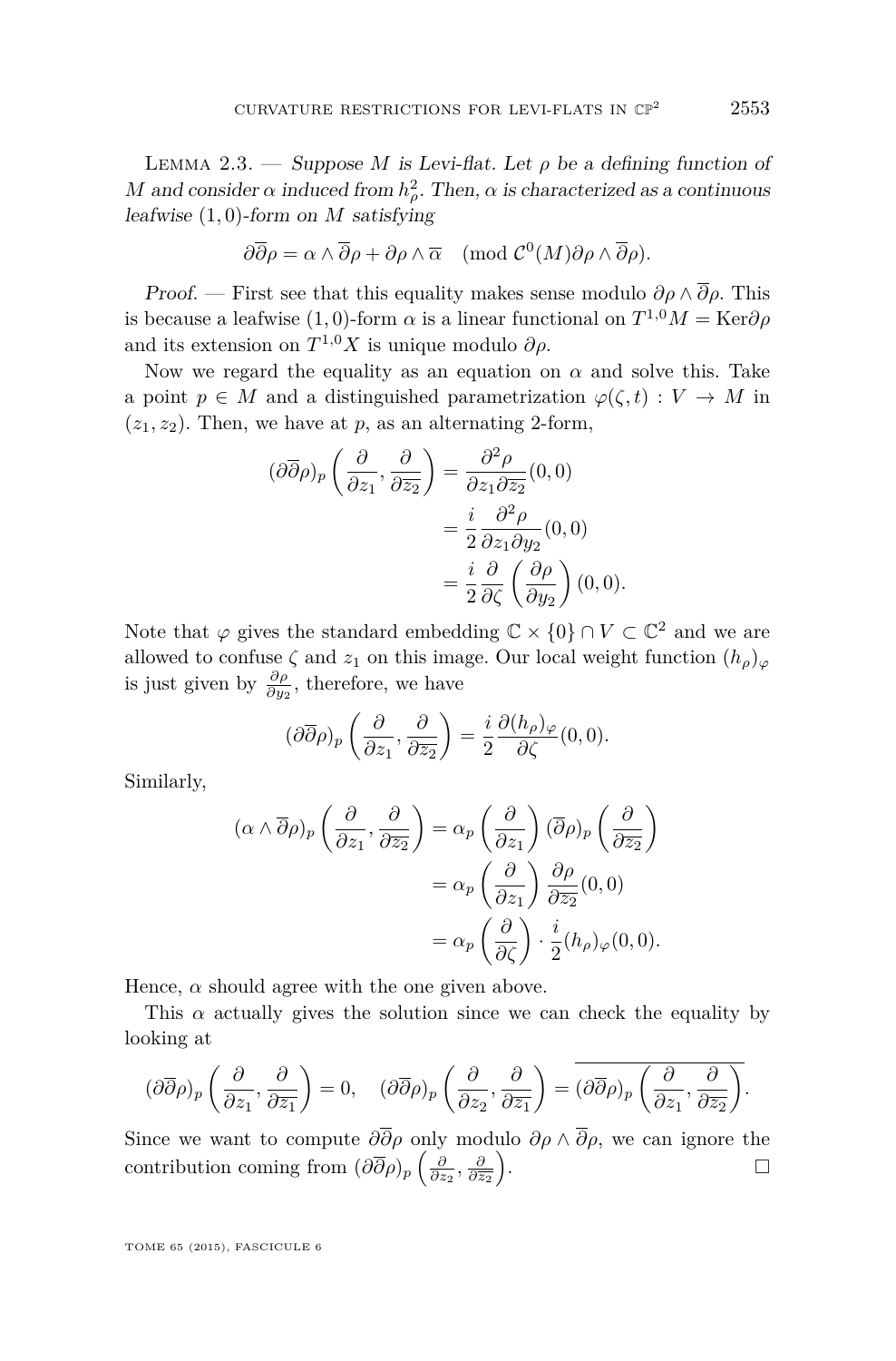#### **3. An adjunction-type equality**

<span id="page-8-0"></span>In this section, we relate the totally real Ricci curvature, which we are going to estimate, with the form  $\alpha$  via the Gauss' equation. Let *M* be an oriented  $\mathcal{C}^2$ -smooth Levi-flat real hypersurface without boundary in a Kähler surface  $(X, J_X, g)$ . We restrict the Riemannian metric g on M and denote by ∇*<sup>M</sup>*, *RM*, Ric*<sup>M</sup>* its Levi-Civita connection, curvature tenor, Ricci tensor respectively. We will compare the bisectional curvature of *X* and the totally real Ricci curvature of *M* and see that their difference is exactly the squared norm of  $\alpha$  induced from the signed boundary distance function.

We consider near *M* the signed boundary distance function  $\delta$  with respect to the Riemannian metric *g*, namely,

$$
\delta(p) = \pm \inf_{q \in M} \text{dist}_g(p,q)
$$

where we choose the sign so that  $\delta$  becomes a defining function of M. It is well-known that  $\delta$  is actually of  $\mathcal{C}^2$ -smooth near M. Using this particular defining function  $\delta$  of  $M$ , we induce a hermitian metric, simply denoted by  $h^2$ , on the holomorphic normal bundle  $N_M^{1,0}$  as described in [§2.2,](#page-4-0) and consider the form  $\alpha$  with respect to this  $h^2$ .

Under this setting, we compute the difference in terms of  $\alpha$  as follows:

PROPOSITION  $3.1.$  — The following equality holds:

$$
H(\sigma_T, \sigma_N) - \text{Ric}^M(\xi, \xi) = 4i\alpha \wedge \overline{\alpha}/\omega
$$

where  $\omega$  is the fundamental form of *g* and the ratio of  $i\alpha \wedge \overline{\alpha}$  and  $\omega$  is taken as quadratic forms on  $T^{1,0}M$ .

The main ingredient of the proof is Gauss' equation: for any real hypersurface *M* in a Riemannian manifold, we have

$$
g(R(v_1, v_2)v_3, v_4) - g(R^M(v_1, v_2)v_3, v_4)
$$
  
=  $g(Av_1, v_3)g(Av_2, v_4) - g(Av_2, v_3)g(Av_1, v_4)$ 

where  $v_j \in TM$  and *A* denotes the shape operator of  $M \subset X$ , namely, for  $v \in T_pM$ , we let

$$
Av := -\nabla_v \nu \in T_p M.
$$

Proof of Proposition 3.1. — Fix a point  $p \in M$  and take a distinguished parametrization around *p*, say  $\varphi(\zeta, t) : V \to M$  in  $(z_1, z_2)$ . Applying Gauss' equation at *p* for

$$
v_1 = v_4 = \left(\frac{\partial}{\partial x_1}\right)_p, \quad v_2 = v_3 = \left(\frac{\partial}{\partial x_2}\right)_p = \xi_p
$$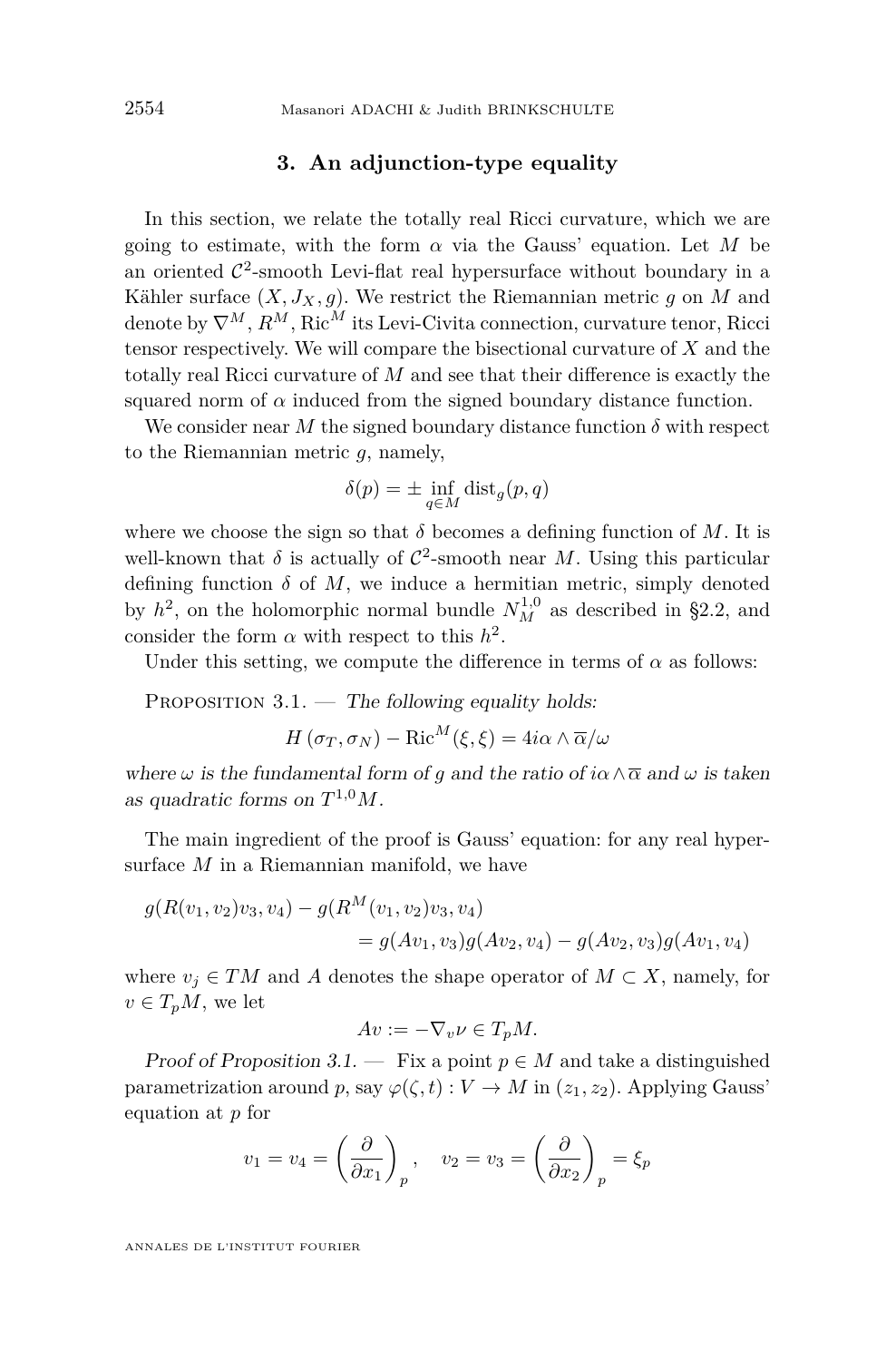and

$$
v_1 = v_4 = \left(\frac{\partial}{\partial y_1}\right)_p, \quad v_2 = v_3 = \left(\frac{\partial}{\partial x_2}\right)_p = \xi_p
$$

respectively and adding resulting two equalities, we have at *p*

(3.1)  
\n
$$
H(\sigma_T, \sigma_N) - \text{Ric}^M(\xi, \xi)
$$
\n
$$
= g(A \frac{\partial}{\partial x_1}, \xi)^2 + g(A \frac{\partial}{\partial y_1}, \xi)^2
$$
\n
$$
- g(A\xi, \xi) \left( g(A \frac{\partial}{\partial x_1}, \frac{\partial}{\partial x_1}) + g(A \frac{\partial}{\partial y_1}, \frac{\partial}{\partial y_1}) \right).
$$

Note that the totally real Ricci curvature at *p* is by its definition

$$
\operatorname{Ric}^M(\xi,\xi) = g(R\left(\frac{\partial}{\partial x_1},\xi\right)\xi,\frac{\partial}{\partial x_1}) + g(R\left(\frac{\partial}{\partial y_1},\xi\right)\xi,\frac{\partial}{\partial y_1}).
$$

We observe that the last term in  $(3.1)$  is zero. This is because any complex submanifold in any Kähler surface is minimal with respect to the Kähler metric, hence, the trace of the shape operator restricted on the tangent space of a complex submanifold is always zero. We therefore have

$$
H(\sigma_T, \sigma_N) - \text{Ric}^M(\xi, \xi) = g(A \frac{\partial}{\partial x_1}, \xi)^2 + g(A \frac{\partial}{\partial y_1}, \xi)^2.
$$

The rest of the proof is to show the equality

$$
g(A\frac{\partial}{\partial x_1}, \xi)^2 + g(A\frac{\partial}{\partial y_1}, \xi)^2 = 4i\alpha \wedge \overline{\alpha}/\omega
$$

by direct computation. First we compute its first term at *p*

$$
g(A\frac{\partial}{\partial x_1},\xi) = -g(\nabla_{\frac{\partial}{\partial x_1}}\nu,\xi).
$$

Our normal vector field *ν* is expressed as

$$
\nu = \sqrt{\frac{g_{x_1x_1}}{g_{x_1x_1}g_{y_2y_2} - (g_{x_1y_2}^2 + g_{y_1y_2}^2)}} \left(\frac{\partial}{\partial y_2} - \frac{g_{x_1y_2}}{g_{x_1x_1}} \frac{\partial}{\partial x_1} - \frac{g_{y_1y_2}}{g_{y_1y_1}} \frac{\partial}{\partial y_1}\right).
$$

on  $\mathbb{C} \times \{0\} \cap V$  where we use notations

$$
g_{x_jx_k}:=g\left(\frac{\partial}{\partial x_j},\frac{\partial}{\partial x_k}\right),\ \ g_{x_jy_k}:=g\left(\frac{\partial}{\partial x_j},\frac{\partial}{\partial y_k}\right),\ \ g_{y_jy_k}:=g\left(\frac{\partial}{\partial y_j},\frac{\partial}{\partial y_k}\right)
$$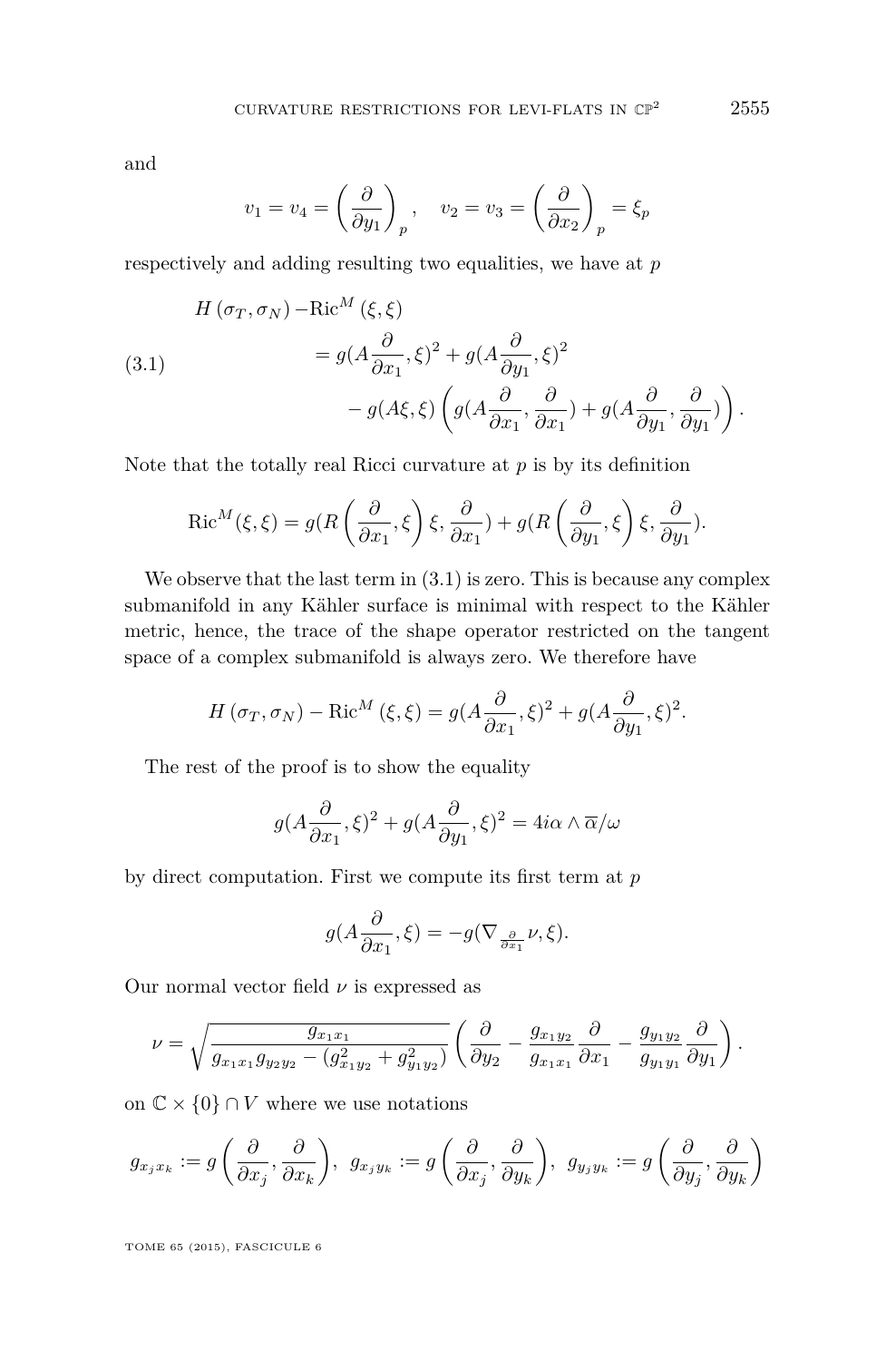<span id="page-10-0"></span>for short. Using the explicit expression of the Christoffel symbol of the Levi-Civita connection and the Kählerity of *g*, we have at *p*

$$
g(A\frac{\partial}{\partial x_1}, \xi) = -g(\nabla_{\frac{\partial}{\partial x_1}} \frac{\partial}{\partial y_2}, \frac{\partial}{\partial x_2})
$$
  
=  $-\frac{1}{2} \left( \frac{\partial}{\partial x_1} g_{y_2 x_2} + \frac{\partial}{\partial y_2} g_{x_1 x_2} - \frac{\partial}{\partial x_2} g_{x_1 y_2} \right)$   
=  $-\frac{1}{2} \left( \frac{\partial}{\partial y_2} g_{x_1 x_2} - \frac{\partial}{\partial x_2} g_{x_1 y_2} \right)$   
=  $-\frac{1}{2} \left( \frac{\partial}{\partial y_1} g_{x_2 x_2} \right).$ 

We can compute the second term at *p* in the same way:

$$
g(A\frac{\partial}{\partial y_1}, \xi) = \frac{1}{2} \left( \frac{\partial}{\partial x_1} g_{x_2 x_2} \right).
$$

On the other hand, we have on  $\mathbb{C} \times \{0\} \cap V$ ,

(3.2) 
$$
h_{\varphi} = \frac{\partial \delta}{\partial y_2} = g(\nu, \frac{\partial}{\partial y_2}) = \sqrt{g_{x_2 x_2} - \frac{g_{x_1 y_2}^2 + g_{y_1 y_2}^2}{g_{x_1 x_1}}}.
$$

and we have at *p*

$$
i\alpha \wedge \overline{\alpha}/\omega = \left|\frac{\partial}{\partial z_1} \log h_{\varphi}\right|^2 = \frac{1}{16} \left( \left(\frac{\partial}{\partial x_1} g_{x_2 x_2}\right)^2 + \left(\frac{\partial}{\partial y_1} g_{x_2 x_2}\right)^2 \right).
$$

This completes the proof.

COROLLARY 3.2. — Let *M* be an oriented  $C^2$ -smooth Levi-flat real hypersurface without boundary in a Kähler surface *X*. Then its totally real Ricci curvature satisfies

 $Ric^M(\xi, \xi) \leq H(\sigma_T, \sigma_N)$ .

In particular, when  $X$  is  $\mathbb{CP}^2$  equipped with the Fubini–Study metric,

$$
\operatorname{Ric}^M(\xi,\xi) \leq 2.
$$

Remark 3.3. — The induced metric  $h_{\varphi}$  in (3.2) is exactly the metric induced from the adjunction formula for Levi-flat real hypersurfaces (cf. [\[8\]](#page-22-0)),

$$
K_X|M \otimes N_M^{1,0} = (T^{1,0}M)^*.
$$

Here we equip  $K_X|M$  and  $(T^{1,0}M)^*$  with the hermitian metrics induced from the given Kähler metric *g*. From this viewpoint we will revisit Takeuchi's inequality [\[22\]](#page-23-0) in Appendix [A.](#page-18-0)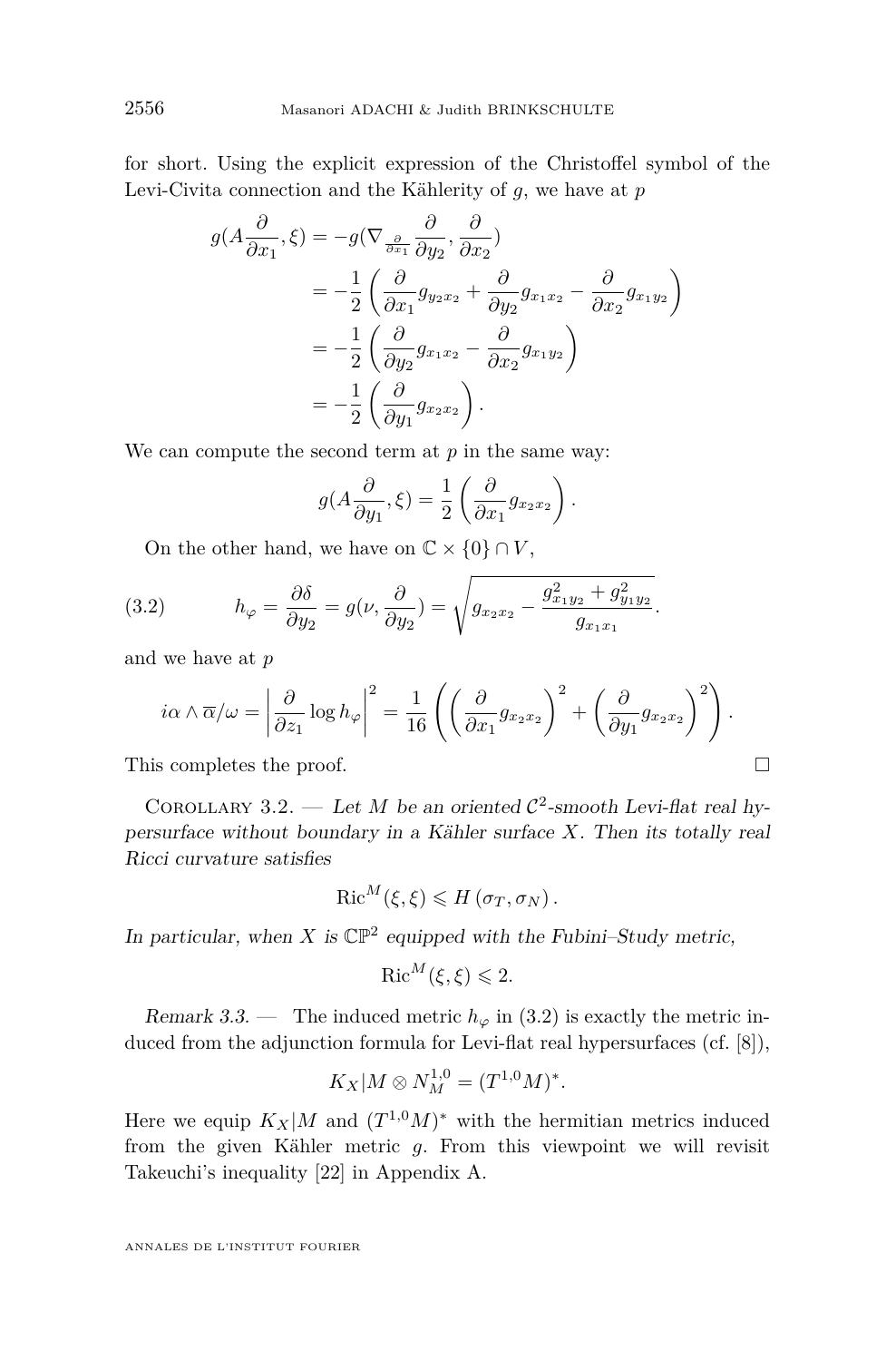#### **4. An integral formula**

<span id="page-11-0"></span>In this section, we will prove an estimate for  $L^2$ -norm of smooth sections of hermitian holomorphic line bundles over pseudoconcave domains in Kähler surfaces. This will be used in the next section to show a finiteness theorem for holomorphic sections of negative holomorphic line bundles over domains with Levi-flat boundary in  $\mathbb{CP}^2$ .

As in the previous sections, let *X* be a complex surface equipped with a Kähler metric *g* and denote its fundamental form by *ω*. We consider a relatively compact domain  $\Omega \in X$  with  $\mathcal{C}^2$ -smooth boundary *M*. Later we will assume *M* to be pseudoconcave in [§4.2](#page-12-0) or Levi-flat in [§5.](#page-14-0)

Take a defining function  $\rho$  of M that is extended on  $\overline{\Omega}$ . We normalize our defining function so as to satisfy  $|d\rho|_q = 1$  on *M*; this is always possible replacing *ρ* by  $ρ/|dρ|<sub>q</sub>$  near *M* and using a partition of unity argument. Later in [§5](#page-14-0) we will choose  $\rho$  as the signed boundary distance function to *M*. We will denote by  $dv_M$  the area element of *M* with respect to the restriction of the Riemannian metric *g* on *M*.

#### **4.1. An integral formula for functions over complex manifolds**

The main ingredient of our  $L^2$ -estimate is an integral formula for functions, which has already appeared in Griffiths' paper [\[12\]](#page-22-0).

Choose locally an orthonormal frame  $\omega^1, \omega^2$  of  $(1,0)$ -forms with dual frame  $L_1, L_2$  of  $T^{1,0}X$  with respect to the hermitian metric *g*. On *M*, we also require that  $\omega^2 = \sqrt{2}\partial\rho$ . Then,  $L_1$  gives a local trivialization of the holomorphic tangent bundle  $T^{1,0}M$  and the Levi-form of  $M$  can be identified with a scalar function, say  $\ell_{\rho}(p) = \partial \overline{\partial} \rho(p)(L_1, \overline{L}_1)$  for  $p \in M$ . It is easily seen that  $\ell_{\rho}$  is independent of the choice of the orthonormal frame.

We now define the nonnegative  $(1, 1)$ -form  $\omega_{\rho}$  by

$$
\omega_{\rho} = 2i\partial \rho \wedge \overline{\partial} \rho.
$$

What is important is that the form  $\omega_{\rho}$  has essentially the same properties as the form  $\Omega_{\tau}$  in the paper of Griffiths [\[12\]](#page-22-0) for  $n = 2$ . One can then prove the following integral formula (see also [\[12,](#page-22-0) p. 433]):

THEOREM 4.1. — For any function  $g \in C^{\infty}(\overline{\Omega})$  one has

$$
\int_{\Omega} (i \partial \overline{\partial} g) \wedge \omega_{\rho} - \int_{\Omega} i g \partial \overline{\partial} \omega_{\rho} = \int_{M} g \cdot \ell_{\rho} 4 dv_{M}.
$$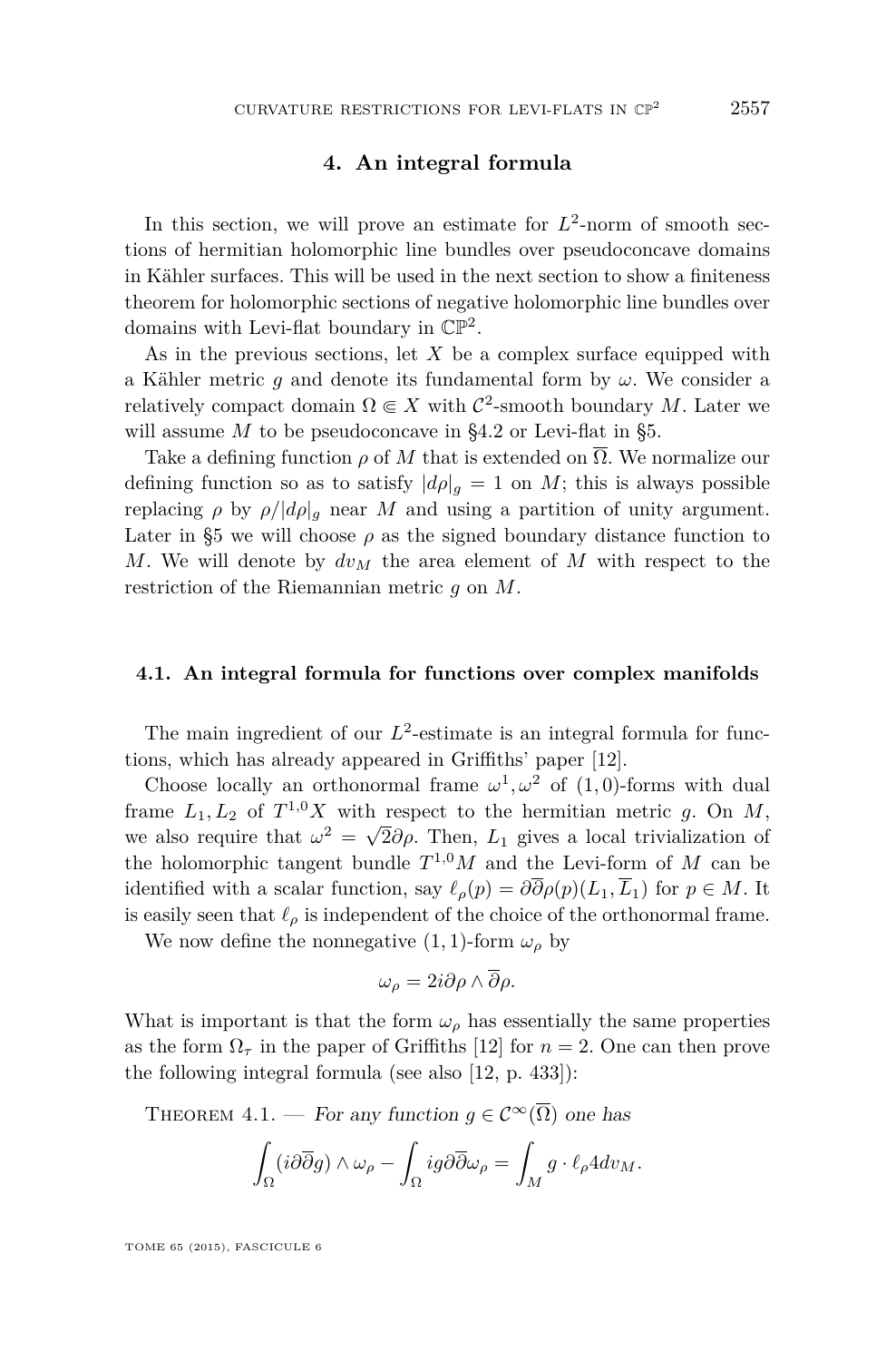<span id="page-12-0"></span>Proof. — First of all it is easy to check that one has

(4.1) 
$$
i(\partial - \overline{\partial})\omega_{\rho} \mid M = 8\ell_{\rho}dv_M.
$$

Indeed,

(4.2) 
$$
i(\partial - \overline{\partial})\omega_{\rho} = -2(\partial - \overline{\partial})(\partial \rho \wedge \overline{\partial}\rho) = 2\partial \overline{\partial}\rho \wedge (\partial \rho - \overline{\partial}\rho).
$$

On the other hand, we have

(4.3) 
$$
dv_M = *d\rho \mid M = \frac{1}{4}\omega_1 \wedge \overline{\omega}_1 \wedge (\partial \rho - \overline{\partial}\rho).
$$

Since  $\partial \rho \wedge \overline{\partial} \rho = 0$  on *M*, (4.2) and (4.3) imply (4.1). Now (4.1) and Stokes' theorem imply

$$
(4.4) \qquad \int_M g\cdot \ell_\rho 4 dv_M = \frac{1}{2}\int_M gi(\partial - \overline{\partial})\omega_\rho = \frac{1}{2}\int_\Omega d\{gi(\partial - \overline{\partial})\omega_\rho\}.
$$

But for bidegree reasons

$$
d\{gi(\partial - \overline{\partial})\omega_{\rho}\} = -2gi\partial\overline{\partial}\omega_{\rho} + dg \wedge i(\partial - \overline{\partial})\omega_{\rho}
$$
  
=  $-2gi\partial\overline{\partial}\omega_{\rho} + i(-\partial g \wedge \overline{\partial}\omega_{\rho} + \overline{\partial}g \wedge \partial\omega_{\rho})$   
=  $-2gi\partial\overline{\partial}\omega_{\rho} + d\{i(\partial g \wedge \omega_{\rho} - \overline{\partial}g \wedge \omega_{\rho})\} + 2i\partial\overline{\partial}g \wedge \omega_{\rho}.$ 

By (4.4) and Stokes' theorem again (note that  $\omega_{\rho}$  |  $M = 0$ ), we get

$$
\int_M g \cdot \ell_{\rho} 4 dv_M = \int_{\Omega} i \partial \overline{\partial} g \wedge \omega_{\rho} - \int_{\Omega} g i \partial \overline{\partial} \omega_{\rho}.
$$

 $\Box$ 

#### **4.2. An estimate for sections over pseudoconcave domains**

Let *L* be a holomorphic line bundle on *X* with a hermitian metric *h*. For an (open or closed) subset  $W \subset X$  we will use the following notations for sections over *W*:

- $-\mathcal{C}_p^{\infty}(W,L)$  denotes the space of smooth *p*-forms with values in L.
- $−$   $\mathcal{C}_c^{\infty}(W,L)$  denotes the space of smooth sections of *L* with compact support in *W*.
- $-L_{p,q}^2(W,L)$  denotes the Hilbert space of square-integrable  $(p,q)$ forms with values in L with respect to the  $L^2$ -norm  $\|\cdot\|$  induced by *g* and *h*.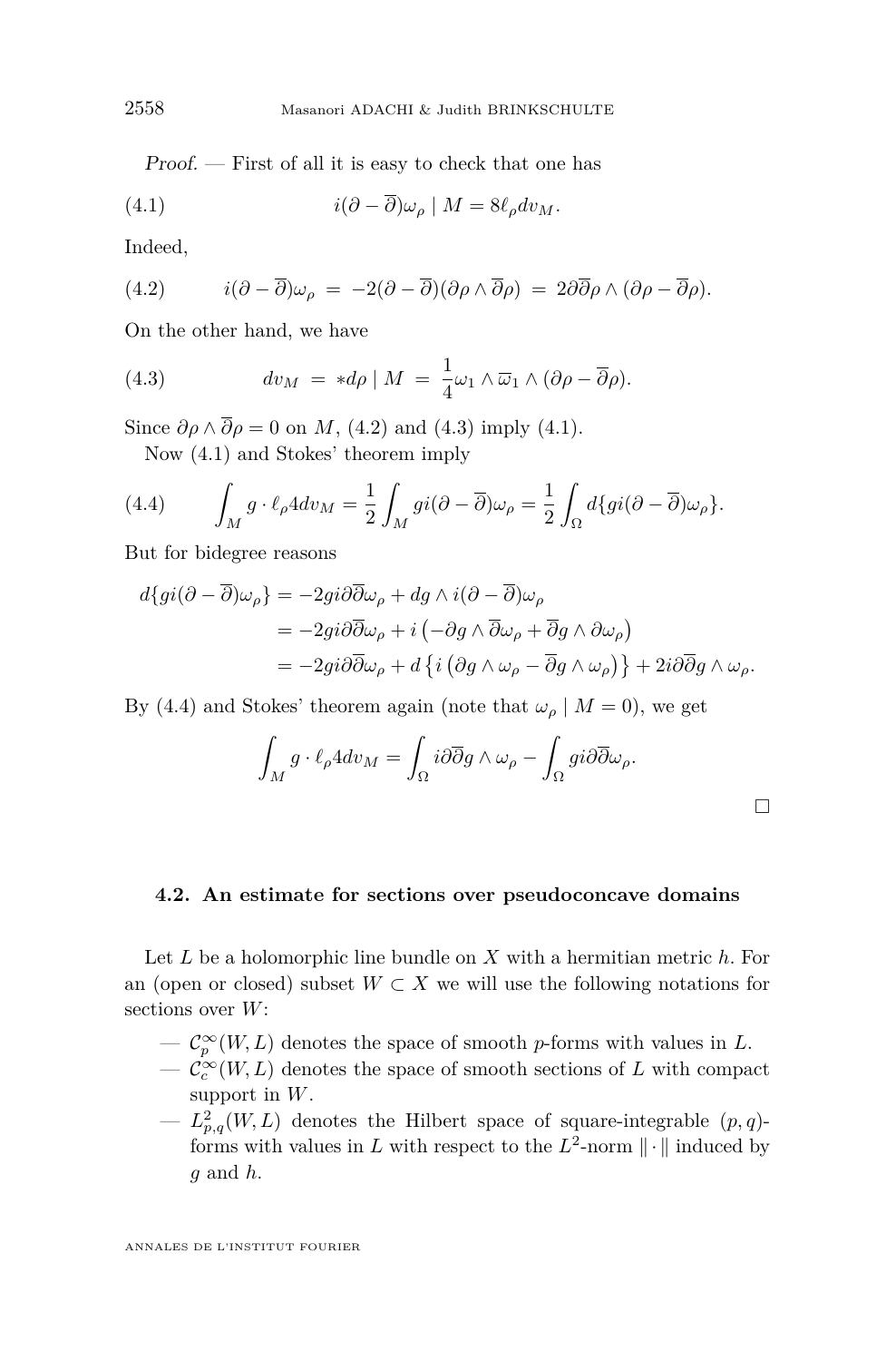<span id="page-13-0"></span>The Chern connection  $D = D' + D''$  of *L* is the unique connection whose  $(0, 1)$ -part *D<sup>0</sup>* coincides with the canonical  $\overline{\partial}$ -operator of *L* and which is compatible with the hermitian structure of *L*; that is for every  $s_1 \in C_p^{\infty}(X, L), s_2 \in C_q^{\infty}(X, L)$  we have

(4.5) 
$$
d\{s_1, s_2\} = \{Ds_1, s_2\} + (-1)^p \{s_1, Ds_2\}.
$$

Here the sequilinear map { *,* } is defined as usual: If *e* is a local frame of *L*, and  $s_1 = f_1 \otimes e$ ,  $s_2 = f_2 \otimes e$ , then

$$
\{s_1, s_2\} = f_1 \wedge \overline{f}_2 |e|^2.
$$

We denote by  $\Theta(L)$  the curvature of *D* for given *h*.

We can now prove the following:

PROPOSITION 4.2. — Assume that *M* is pseudoconcave, i.e.  $\ell_{\rho} \leq 0$ . Then for any section  $s \in C^{\infty}(\overline{\Omega}, L)$  one has

$$
\int_{\Omega} |s|^2 \left( -i \Theta(L) \wedge \omega_{\rho} - i \partial \overline{\partial} \omega_{\rho} \right) \leq 4 \int_{\Omega} (|\overline{\partial} s|^2 \cdot |\omega_{\rho}| + |\overline{\partial} s| \cdot |s| \cdot |\partial \omega_{\rho}|) dV_{\omega}.
$$

Proof. — Let  $s \in C^{\infty}(\overline{\Omega}, L)$ . We will apply Theorem [4.1](#page-11-0) with  $g = |s|^2$ .

First recall that in a local holomorphic frame *e* one has  $|s|^2 = |f|^2 e^{-\psi}$ , *D*<sup> $\prime$ </sup> =  $\partial$  −  $\partial \psi$  ∧ · and *i* $\Theta$ (*L*) = *i* $\partial \overline{\partial} \psi$  where we denote *s* = *f* ⊗ *e* and  $|e|^2 = e^{-\psi}.$ 

A straightforward computation shows that

$$
i\partial\overline{\partial}|s|^2 = i(\overline{\partial} f \wedge \overline{\partial} f + D' f \wedge \overline{D'f} - \partial\overline{\partial}\psi|f|^2)e^{-\psi} + i((\partial\overline{\partial} f - \partial\psi \wedge \overline{\partial} f)\overline{f} + f(\partial\overline{\partial}\overline{f} - \partial\overline{f} \wedge \overline{\partial}\psi))e^{-\psi}.
$$

Hence we obtain

$$
\int_{\Omega} i\partial\overline{\partial}|s|^{2} \wedge \omega_{\rho} = \int_{\Omega} (i\overline{\overline{\partial}s} \wedge \overline{\partial}s + iD's \wedge \overline{D's} - |s|^{2}i\Theta(L)) \wedge \omega_{\rho} \n+ 2\text{Re} \int_{\Omega} i\{D'\overline{\partial}s, s\} \wedge \omega_{\rho} \n\geq \int_{\Omega} -|s|^{2}i\Theta(L) \wedge \omega_{\rho} + 2\text{Re} \int_{\Omega} i\{D'\overline{\partial}s, s\} \wedge \omega_{\rho}.
$$

Using  $(4.5)$  we have

$$
\{D'\overline{\partial}s, s\} = \{D\overline{\partial}s, s\} = \{\overline{\partial}s, Ds\} + d\{\overline{\partial}s, s\}.
$$

For bidegree reasons we have  ${\overline{\partial}} s, Ds$   $\wedge \omega_{\rho} = {\overline{\partial}} s, {\overline{\partial}} s$   $\wedge \omega_{\rho}$ . Therefore we obtain

$$
\int_{\Omega} i\{D'\overline{\partial}s,s\}\wedge\omega_{\rho}=\int_{\Omega} i\{\overline{\partial}s,\overline{\partial}s\}\wedge\omega_{\rho}+\int_{\Omega} id\{\overline{\partial}s,s\}\wedge\omega_{\rho},
$$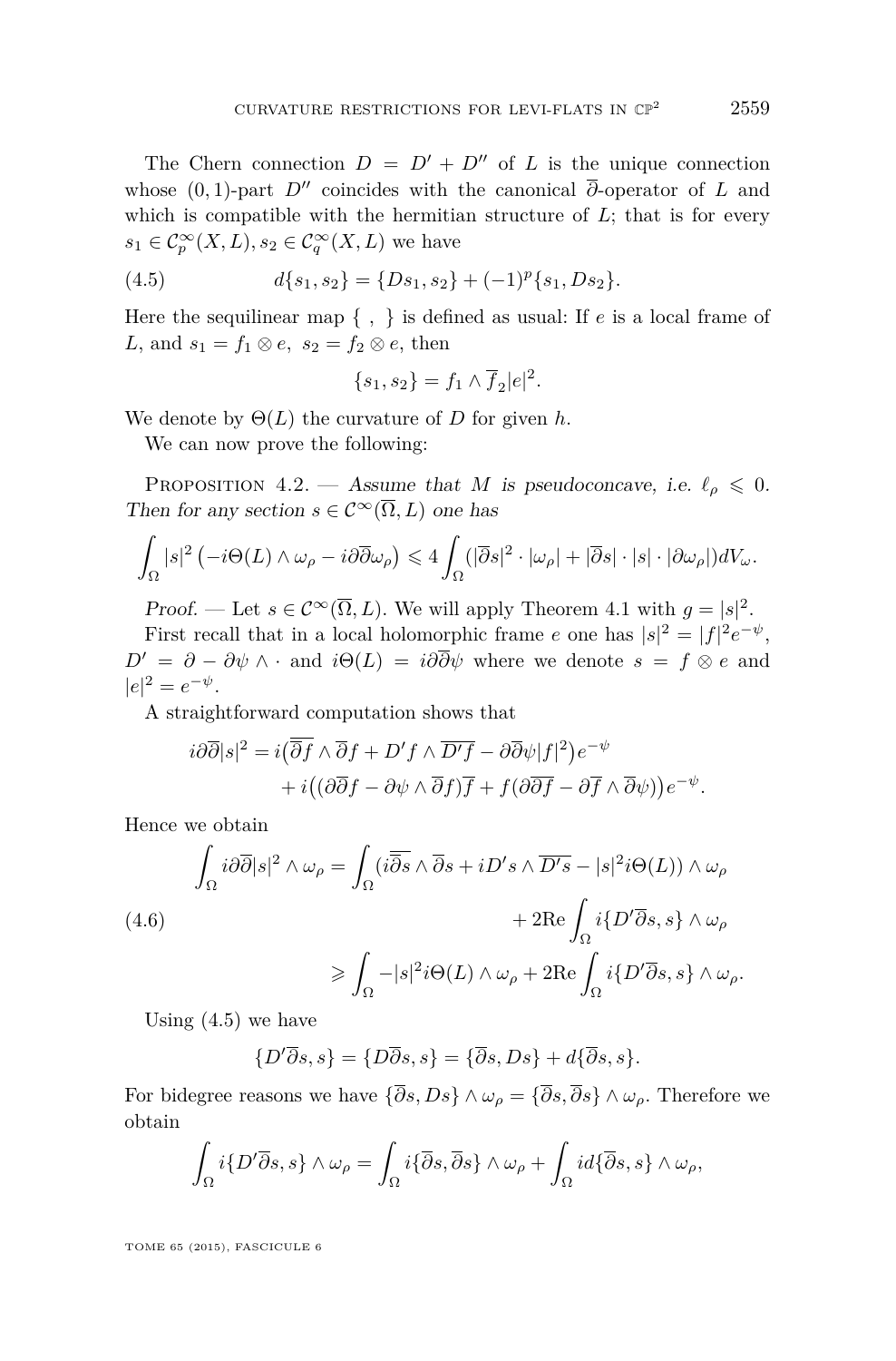<span id="page-14-0"></span>and the second term is

$$
\int_{\Omega} id\{\overline{\partial}s, s\} \wedge \omega_{\rho} = \int_{\Omega} id\{ \{\overline{\partial}s, s\} \wedge \omega_{\rho} \} + \int_{\Omega} i\{\overline{\partial}s, s\} \wedge \partial \omega_{\rho}
$$

$$
= \int_{M} i\{\overline{\partial}s, s\} \wedge \omega_{\rho} + \int_{\Omega} i\{\overline{\partial}s, s\} \wedge \partial \omega_{\rho}
$$

$$
= \int_{\Omega} i\{\overline{\partial}s, s\} \wedge \partial \omega_{\rho},
$$

where the last equality holds since  $\omega_{\rho}$  | *M* = 0. Combining this with [\(4.6\)](#page-13-0) we have

$$
\int_{\Omega} i \partial \overline{\partial} |s|^2 \wedge \omega_{\rho}
$$
\n
$$
\geq \int_{\Omega} -|s|^2 i\Theta(L) \wedge \omega_{\rho} - 2 \text{Re} \int_{\Omega} \left( i \{\overline{\partial} s, \overline{\partial} s\} \wedge \omega_{\rho} - i \{\overline{\partial} s, s\} \wedge \partial \omega_{\rho} \right)
$$
\n
$$
\geq \int_{\Omega} -|s|^2 i\Theta(L) \wedge \omega_{\rho} - 4 \int_{\Omega} |\overline{\partial} s|^2 \cdot |\omega_{\rho}| dV_{\omega} - 4 \int_{\Omega} |\overline{\partial} s| \cdot |s| \cdot |\partial \omega_{\rho}| dV_{\omega},
$$

where the last inequality holds since  $dV_\omega = -\frac{1}{2}\omega^1 \wedge \overline{\omega}^1 \wedge \omega^2 \wedge \overline{\omega}^2$ .

Together with Theorem [4.1](#page-11-0) we then get from our assumption  $\ell_{\rho} \leq 0$ 

$$
0 \ge \int_M |s|^2 \ell_{\rho} 4 dv_M
$$
  
=  $\int_{\Omega} i \partial \overline{\partial} |s|^2 \wedge \omega_{\rho} - \int_{\Omega} |s|^2 i \partial \overline{\partial} \omega_{\rho}$   
 $\ge \int_{\Omega} -|s|^2 i \Theta(L) \wedge \omega_{\rho} - 4 \int_{\Omega} |\overline{\partial} s|^2 \cdot |\omega_{\rho}| dV_{\omega}$   
 $- 4 \int_{\Omega} |\overline{\partial} s| \cdot |s| \cdot |\partial \omega_{\rho}| dV_{\omega} - \int_{\Omega} |s|^2 i \partial \overline{\partial} \omega_{\rho}.$ 

This proves the proposition.

### **5. Finiteness of the space of holomorphic sections over Levi-flat domains**

In this section, we will apply the estimate of Proposition [4.2](#page-13-0) to negative holomorphic line bundles  $L = \mathcal{O}(-m)$ ,  $m > 0$ , over a domain  $\Omega$  with smooth Levi-flat boundary M in  $\mathbb{CP}^2$ . Here, of course, we equip  $\mathbb{CP}^2$  with the Fubini-Study metric  $g_{FS}$  and  $L = \mathcal{O}(-m)$  with the hermitian metric induced from  $q_{FS}$ .

We obtain the following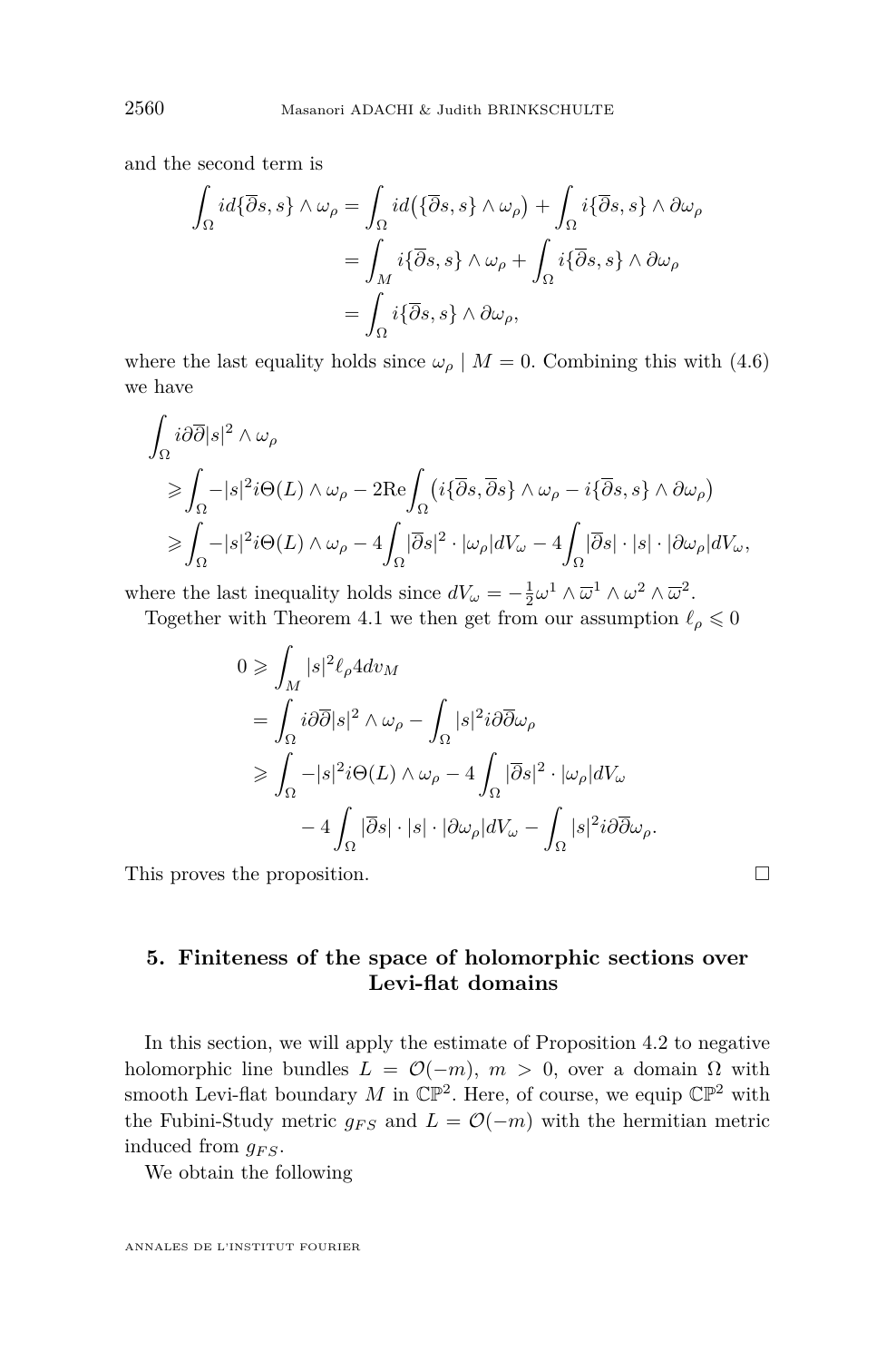PROPOSITION 5.1. — Let  $\Omega \subset \mathbb{CP}^2$  be a domain with  $\mathcal{C}^2$ -smooth Levi-flat boundary *M* with  $\text{Ric}^M(\xi,\xi) > 2 - 2m$ . Then the space  $L_{0,0}^2(\Omega, \mathcal{O}(-m)) \cap \text{Ker}\overline{\partial}$  is finite dimensional.

Proof. — Choose a defining function  $\rho$  of M so that it agrees with the signed boundary distance function with respect to the Fubini–Study metric near *M*. The proof is based on the observation that there exists  $\varepsilon > 0$  such that

(5.1) 
$$
-i\Theta(\mathcal{O}(-m)) \wedge \omega_{\rho} - i\partial \overline{\partial} \omega_{\rho} \geq \varepsilon dV_{\omega_{FS}}
$$

holds on a neighborhood of *M* if and only if  $Ric^M(\xi, \xi) > 2 - 2m$ .

Let us now present the details. First note that the first term is

$$
-i\Theta(\mathcal{O}(-m)) \wedge \omega_{\rho} = m\omega_{FS} \wedge \omega_{\rho}.
$$

From Lemma [2.3,](#page-7-0) the second term is

$$
-i\partial\overline{\partial}\omega_{\rho} = -i\partial\overline{\partial}(2i\partial\rho \wedge \overline{\partial}\rho)
$$
  
=  $2i\partial\overline{\partial}\rho \wedge i\partial\overline{\partial}\rho$   
=  $2i(\alpha \wedge \overline{\partial}\rho + \partial\rho \wedge \overline{\alpha}) \wedge i(\alpha \wedge \overline{\partial}\rho + \partial\rho \wedge \overline{\alpha})$   
=  $-2i\alpha \wedge \overline{\alpha} \wedge \omega_{\rho}$ 

on the points in *M*. Hence, it suffices to compare  $m\omega_{FS}$  with  $2i\alpha\wedge\overline{\alpha}$  on the holomorphic tangent space  $T^{1,0}M$  as quadratic forms. Using a distinguished coordinate  $\varphi(\zeta, t)$  around a point  $p \in M$ , we have

$$
m\omega_{FS}\left(\frac{\partial}{\partial \zeta},\frac{\partial}{\partial \overline{\zeta}}\right)=m
$$

and

$$
2i\alpha \wedge \overline{\alpha}\left(\frac{\partial}{\partial \zeta}, \frac{\partial}{\partial \overline{\zeta}}\right) = \frac{1}{2}(2 - \text{Ric}^M(\xi, \xi))
$$

from Proposition [3.1](#page-8-0) and our normalization of the Fubini–Study metric. Therefore,

$$
m > \frac{1}{2}(2 - \text{Ric}^M(\xi, \xi)) \iff \text{Ric}^M(\xi, \xi) > 2 - 2m
$$

confirms the observation (5*.*1).

From  $(5.1)$ , Proposition [4.2](#page-13-0) implies that if  $\Omega'$  is a sufficiently large, relatively open subset of  $\Omega$ , then for  $s \in C_c^{\infty}(\overline{\Omega} \setminus \overline{\Omega}', \mathcal{O}(-m))$  we have

$$
\begin{aligned} \varepsilon\|s\|^2 &\leqslant 4\int_\Omega (|\overline{\partial}s|^2\cdot|\omega_\rho|+|\overline{\partial}s|\cdot|s|\cdot|\partial\omega_\rho|)dV_{\omega_{FS}}\\ &\leqslant 4\int_\Omega (|\overline{\partial}s|^2\cdot|\omega_\rho|+\frac{\delta}{2}|s|^2+\frac{1}{2\delta}|\overline{\partial}s|^2\cdot|\partial\omega_\rho|^2)dV_{\omega_{FS}} \end{aligned}
$$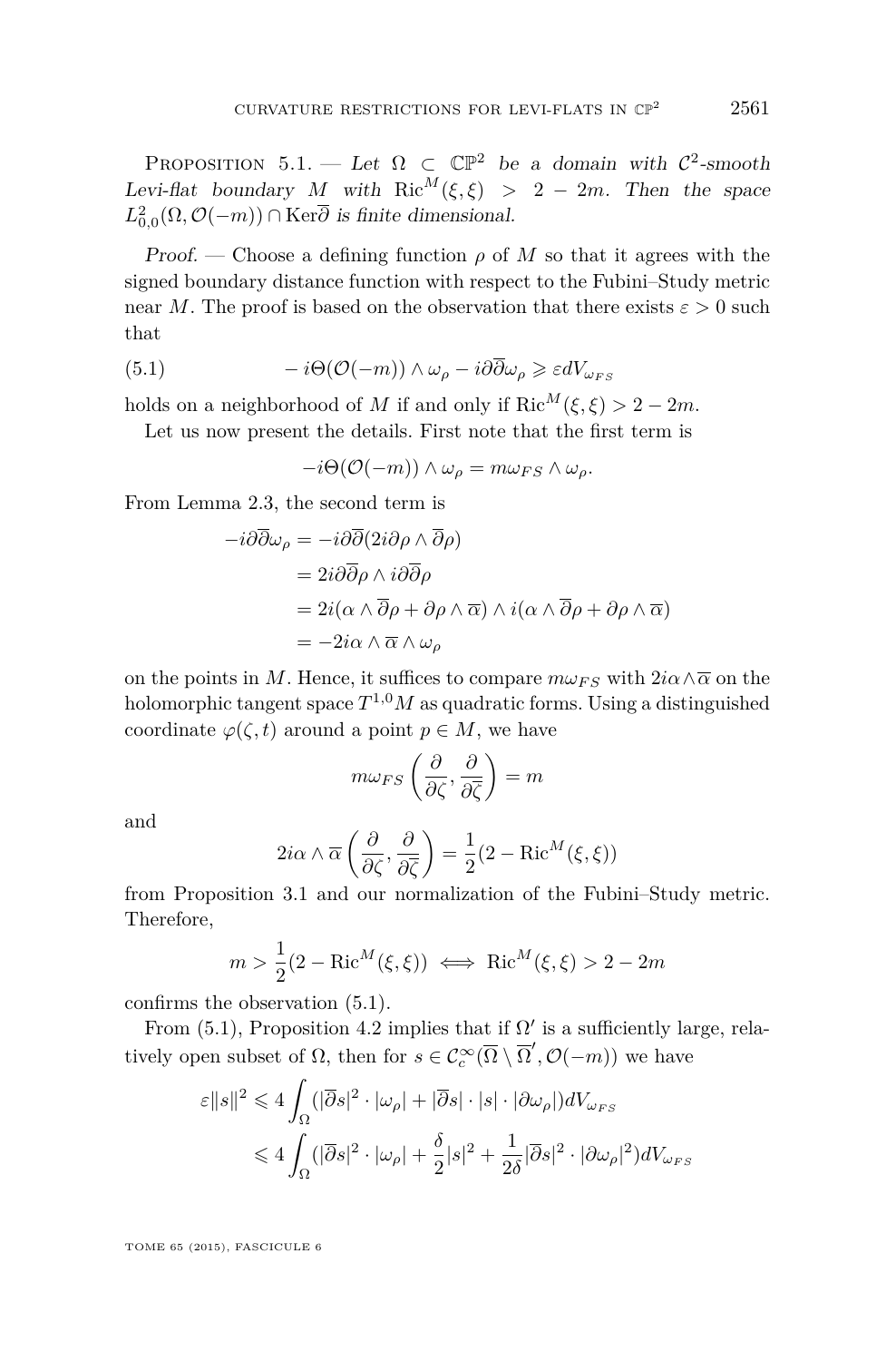<span id="page-16-0"></span>for all  $\delta > 0$ . But this immediately implies that there exists a constant  $C_0 > 0$  such that

(5.2) 
$$
||s||^2 \leq C_0 ||\overline{\partial}s||^2 \quad \text{for all } s \in C_c^{\infty}(\overline{\Omega} \setminus \overline{\Omega}', \mathcal{O}(-m)).
$$

The estimate  $(5.2)$  implies that that there exists a constant  $C > 0$  such that

(5.3) 
$$
||s||^2 \leq C ||\overline{\partial}s||^2 + C \int_K |s|^2 dV_{\omega_{FS}}
$$
 for all  $s \in C_c^{\infty}(\overline{\Omega}, \mathcal{O}(-m))$ ,

where  $K \subset \Omega$  is any compact containing  $\Omega'$  in its interior. Indeed, let  $\chi$  be a smooth function on  $\mathbb{CP}^2$ ,  $0 \le \chi \le 1$ , which vanishes in a neighborhood of  $\overline{\Omega'}$  and equals 1 in the complement of *K*. Applying (5.2) to *χs* we get

$$
||s||^{2} \leq 2||\chi s||^{2} + 2||(1 - \chi)s||^{2}
$$
  
\n
$$
\leq 2C_{0}||\overline{\partial}(\chi s)||^{2} + 2\int_{K} |s|^{2}dV_{\omega_{FS}}
$$
  
\n
$$
\leq 4C_{0}||\overline{\partial}s||^{2} + 4C_{0}||s\overline{\partial}\chi||^{2} + 2\int_{K} |s|^{2}dV_{\omega_{FS}}
$$

from which (5.3) follows. It is standard to deduce from estimate (5.3) the finite dimensionality of  $L^2_{0,0}(\Omega, \mathcal{O}(-m)) \cap \text{Ker}\overline{\partial}$ .

 $\Box$ 

Considering the canonical bundle  $L = K_{\mathbb{CP}^2} = \mathcal{O}(-3)$ , i.e.,  $m = 3$ , we have the following finiteness result, which enables us to prove our result in the next section.

COROLLARY 5.2. — Let  $\Omega \subset \mathbb{CP}^2$  be a domain with  $\mathcal{C}^2$ -smooth Levi-flat boundary *M* with Ric<sup>*M*</sup>( $\xi, \xi$ ) > −4. Then the space  $L^2_{0,0}(\Omega, \mathcal{O}(-3)) \cap \text{Ker}\overline{\partial}$ is finite dimensional.

#### **6. Proof of the main theorem**

In this section, we will complete the proof of our Main theorem. The idea is to combine Corollary 5.2 with the following well known result:

Let *X* be an *n*-dimensional Kähler manifold. Assume that *X* admits a complete Kähler metric and a bounded plurisubharmonic function which is strictly plurisubharmonic on a nonempty open subset of X. Then the space of  $L^2$ -holomorphic *n*-forms is infinite dimensional.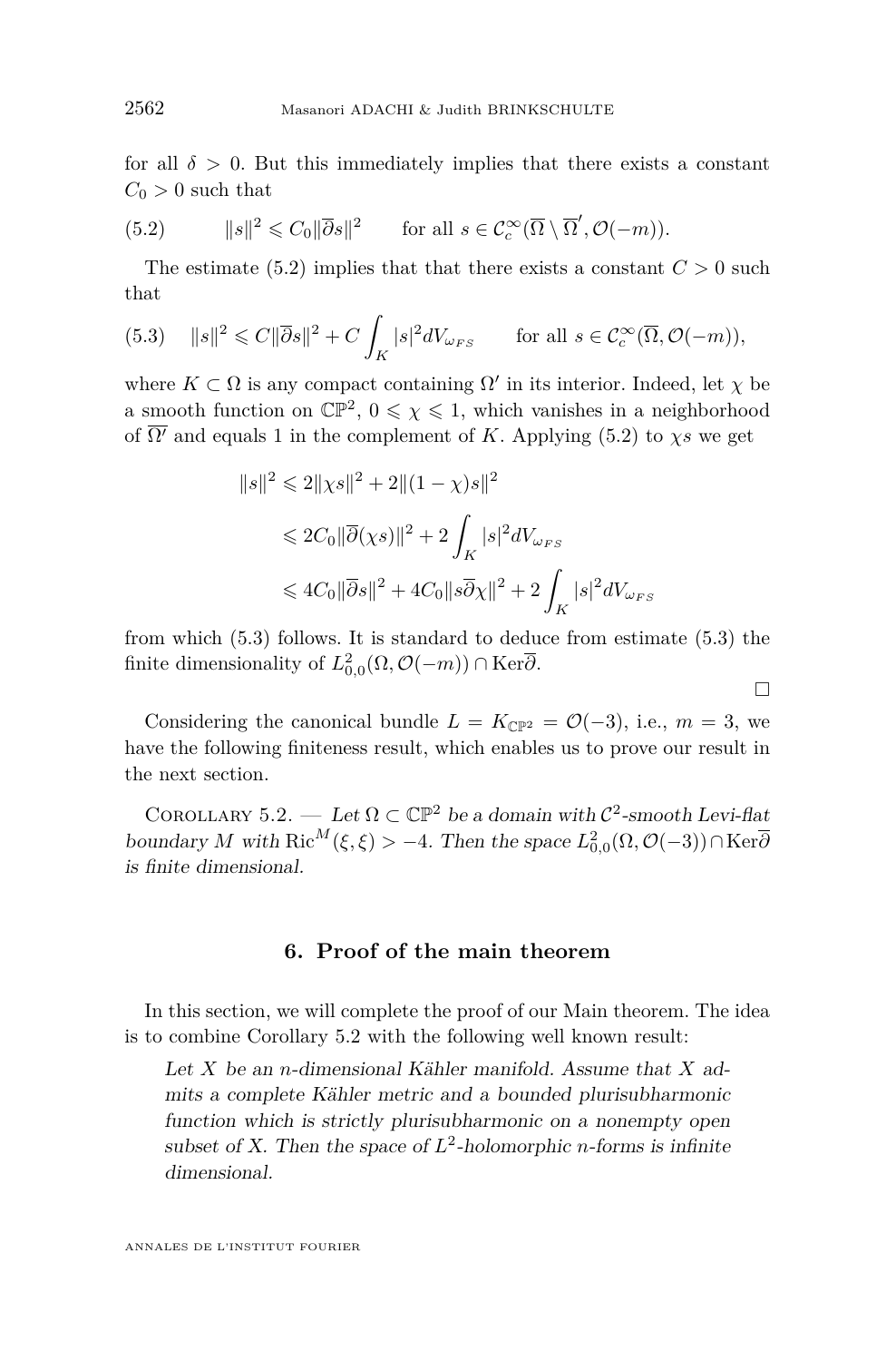<span id="page-17-0"></span>This result is essentially contained in [\[14\]](#page-22-0) or [\[7\]](#page-22-0). In our paper, we will need this very general result for the special case of a pseudoconvex domain in  $\mathbb{CP}^n$ :

PROPOSITION  $6.1.$  — Let  $\Omega \subset \mathbb{CP}^n$  be a domain with  $\mathcal{C}^2$ -smooth pseudoconvex boundary. Then  $\dim L^2_{0,0}(\Omega, \mathcal{O}(-n-1)) \cap \text{Ker}\overline{\partial} = +\infty$ .

Note that in  $\mathbb{CP}^n$ , holomorphic *n*-forms can be identified with holomorphic sections of  $\mathcal{O}(-n-1)$ . To make this paper self-contained, we include a full proof of this proposition. We will use the  $L^2$ -estimates for  $\overline{\partial}$  in the refined version of Demailly [\[7\]](#page-22-0):

Let  $(X, \omega)$  be a Kähler manifold of dimension *n*. Assume that X is weakly pseudoconvex. Let *E* be a hermitian holomorphic vector bundle over *X*, and let  $\psi \in L^1_{loc}$  be a weight function. Suppose that

$$
i\Theta(E) + i\partial\overline{\partial}\psi \otimes \text{Id}_E \geqslant \gamma\omega \otimes \text{Id}_E
$$

for some continuous positive function  $\gamma$  on *X*. Then for any  $(n, q)$ form *f* with  $L_{loc}^2$  coefficients,  $q \ge 1$ , satisfying  $\overline{\partial} f = 0$  and  $\int_{\Omega} \gamma^{-1} |f|^2 e^{-\psi} dV_{\omega} < +\infty$ , there exists  $u \in L^2_{n,q-1}(X,E)$  such that  $\overline{\partial} u = f$  and

$$
\int_{\Omega}|u|^2e^{-\psi}dV_{\omega}\leqslant \frac{1}{q}\int_{\Omega}\gamma^{-1}|f|^2e^{-\psi}dV_{\omega}.
$$

Proof of Proposition 6.1. — It suffices to show that for every  $k \in \mathbb{N}$  we have  $\dim L^2_{0,0}(\Omega, \mathcal{O}(-n-1)) \cap \text{Ker}\overline{\partial} \geqslant k.$ 

Choose *k* distinct points  $p_1, \ldots, p_k \in \Omega$ . For each  $j = 1, \ldots, k$ , we choose a local holomorphic coordinate system  $(z_1^j, \ldots, z_n^j)$  around  $p_j$ . In such a coordinate system, we identify  $p_j$  with  $z^j = (0, \ldots, 0)$ , and we also assume that  $B_{4\varepsilon}^j = \{z \mid |z^j| < 4\varepsilon\} \subset \Omega$  are mutually disjoint by taking enough small  $\varepsilon > 0$ . Let us further choose a smooth function  $\varphi$  on  $\Omega \setminus \bigcup_{j=1}^{k} \{p_j\}$ such that  $\varphi \equiv 0$  outside  $\bigcup_{j=1}^{k} B_{\varepsilon}^{j}$  and  $\varphi(z^{j}) = n \log |z^{j}|^{2}$  if  $|z^{j}| < \frac{\varepsilon}{2}$ . We then have  $i\partial\overline{\partial}\varphi \geqslant -C_1 \cdot \omega_{FS}$  for some constant  $C_1 > 0$ .

Next, we will use results of Takeuchi [\[22\]](#page-23-0) and Ohsawa and Sibony [\[19\]](#page-23-0), namely if  $\Omega \subset \mathbb{CP}^n$  is a pseudoconvex domain with  $\mathcal{C}^2$ -smooth boundary, then there exists some  $\eta \in (0,1)$  such that  $\psi = -\delta^{\eta}$  is strictly plurisubharmonic in  $\Omega$ ; here  $\delta$  is the (unsigned) boundary distance function with respect to  $\omega_{FS}$ . But this implies that for some constant  $C > 0$ , we have  $i\partial\overline{\partial}(\varphi + C\psi) > 0$  in  $\Omega$ .

Finally, we choose  $\mathcal{C}^{\infty}$ -smooth functions  $\chi_j$ ,  $j = 1, ..., k$  with compact support in  $\Omega$  such that  $\chi_j(z) = 1$  if  $z \in B^j_{\varepsilon}$  $\chi(z) = 0$  if  $z \in \Omega \setminus B_{\varepsilon}^j$ .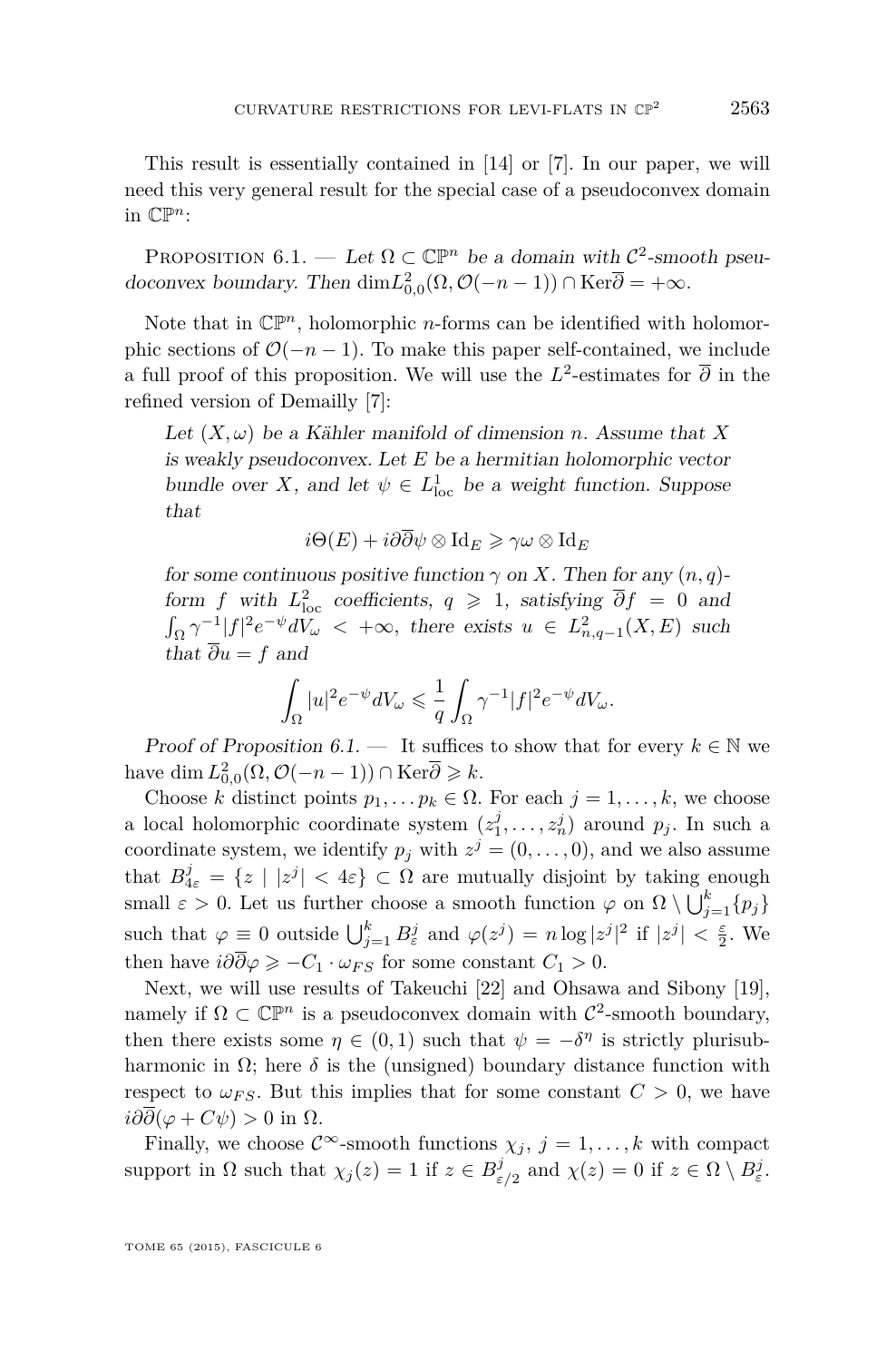<span id="page-18-0"></span>Observe that the  $(0, 1)$ -forms  $f_j = \overline{\partial}(\chi_j + \sum_{j \neq \ell} \chi_{\ell} z_1^{\ell})$  have compact support in  $\bigcup_{j=1}^k B_{2\varepsilon}^j \setminus B_{\varepsilon}^j$ *ε/*2 .

Now a  $(0, 1)$ -form with values in  $\mathcal{O}(-n-1)$  can be naturally identified with an  $(n, 1)$ -form with values in  $L = \Lambda^n T \mathbb{CP}^n \otimes \mathcal{O}(-n-1) \simeq \mathcal{O}(n+1) \otimes$  $\mathcal{O}(-n-1) \simeq \mathbb{C}.$ 

From [\[22\]](#page-23-0) we know that every pseudoconvex domain  $\Omega \subset \mathbb{CP}^n$  is Stein, hence  $(\Omega, \omega_{FS})$  satisfies the assumptions of Demailly's  $L^2$ -existence result. Thus we get functions  $u_j$  satisfying  $\overline{\partial} u_j = f_j$  with the property

$$
\int_{\Omega}|u_j|^2e^{-(\varphi+C\psi)}dV_{\omega_{FS}} \leq \int_{\Omega}\gamma^{-1}|f_j|^2_{\omega_{FS}}e^{-(\varphi+C\psi)}dV_{\omega_{FS}} < +\infty,
$$

where  $\gamma > 0$  is the smallest eigenvalue of  $i\partial\overline{\partial}(\varphi + C\psi)$  with respect to  $\omega_{FS}$ .

Notice that  $e^{-\varphi} = |z^j|^{-2n}$  for all  $z \in B^j_{\varepsilon}$  $\frac{d^j}{d\varepsilon^j/2}$  and that  $e^{-C\psi}$  is bounded from above and from below by constants on  $\Omega$ . Hence we must have that  $u_i(p_\ell)$  = 0 for  $\ell = 1, \ldots, k$ . Furthermore, we have that  $h_j = \chi_j + \sum_{j \neq \ell} \chi_{\ell} z_1^{\ell} - u_j$ satisfies  $\overline{\partial} h_i = 0$  and

$$
\int_{\Omega} |h_j|^2 dV_{\omega_{FS}} < +\infty.
$$

By our construction,  $h_j(p_j) = 1 - 0 = 1$ , and for  $\ell \neq j$ ,  $h_j(p_\ell) = 0 - 0 = 0$ . So in particular, we have  $h_j(p_\ell) = \delta_{j\ell}$ .

Hence  $\dim L^2_{0,0}(\Omega, \mathcal{O}(-n-1))$  ∩ Ker $\overline{\partial} \ge k$ . □

We would like to remark that Proposition [6.1](#page-17-0) gives an improvement for the unweighted case of [\[13,](#page-22-0) Proposition 4.3].

Proof of the Main theorem. — Assume by contradiction, that *M* is an oriented  $\mathcal{C}^2$ -smooth closed Levi-flat real hypersurface in  $\mathbb{CP}^2$  such that Ric<sup>M</sup>( $\xi, \xi$ ) > −4 everywhere along *M*. Then *M* bounds a domain  $\Omega$  and, using Corollary [5.2,](#page-16-0)  $L_{0,0}^2(\Omega, \mathcal{O}(-3)) \cap \text{Ker}\overline{\partial}$  is finite dimensional. On the other hand, this space is infinite dimensional according to Proposition [6.1.](#page-17-0) This contradiction completes the proof.

#### **Appendix A. A revisit to Takeuchi's inequality**

In this appendix, we revisit Takeuchi's inequality in a special case, domains with Levi-flat boundary, and reveal an equality that is hidden behind Takeuchi's inequality. Based on this formula, we also observe that recent studies on the Diederich–Fornaess index [\[1\]](#page-22-0), [\[9\]](#page-22-0) involve a general restriction on the totally real Ricci curvature of Levi-flat real hypersurfaces in Kähler surfaces.

Let us recall Takeuchi's inequality with the explicit constant.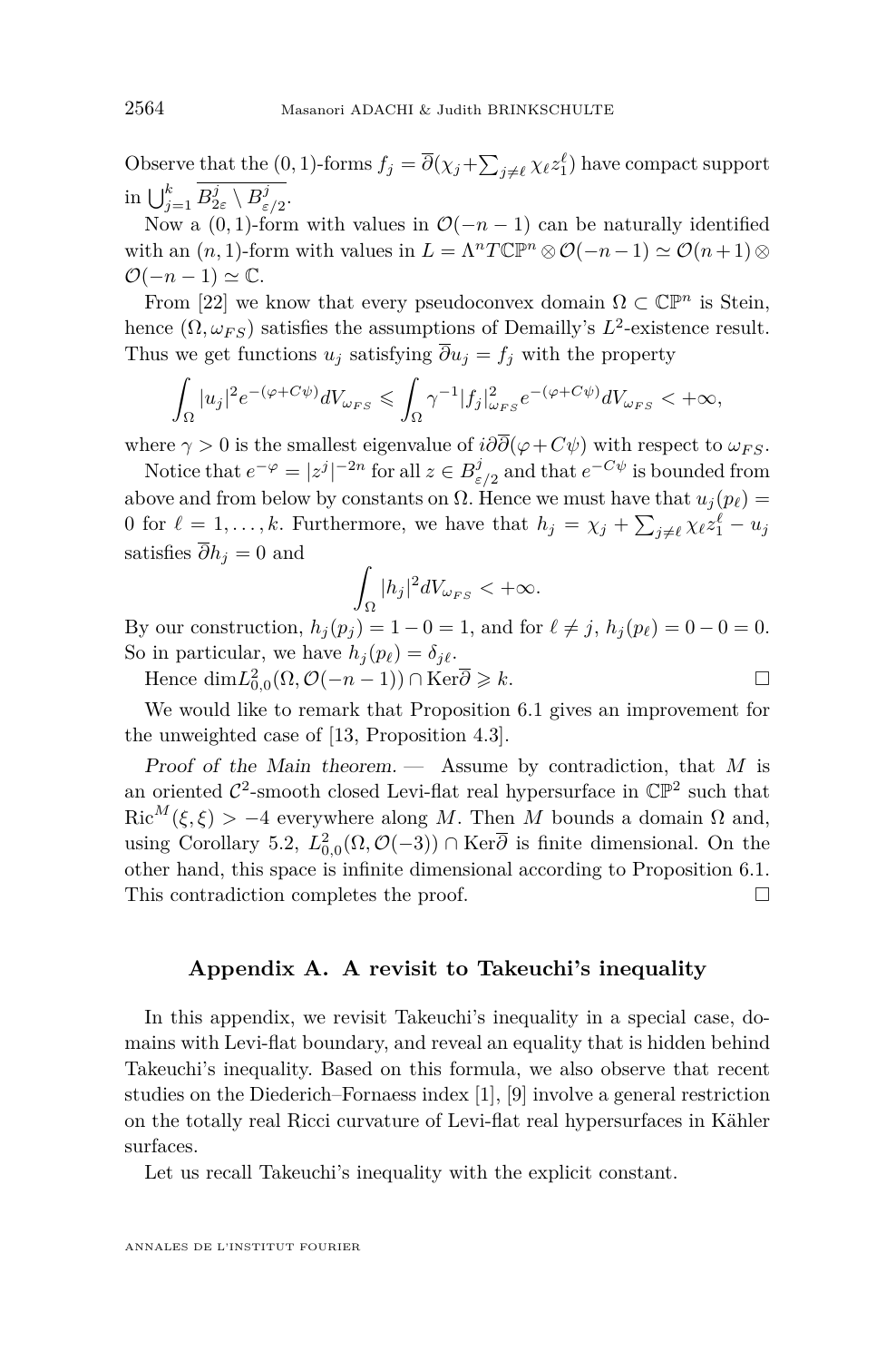THEOREM A.1 ([\[22\]](#page-23-0), [\[11\]](#page-22-0)). — Let  $\Omega \subsetneq \mathbb{CP}^n$   $(n \geq 1)$  be a proper pseudoconvex domain. Denote by  $\delta$  the unsigned boundary distance function to *∂Ω* with respect to the Fubini–Study metric *ωFS*. Then the inequality

$$
i\partial\overline{\partial}(-\log\delta) \geqslant \frac{1}{3}\omega_{FS}
$$

holds in  $\Omega$  in the sense of currents.

When  $n = 2$  and the boundary  $\partial \Omega$  is a  $\mathcal{C}^3$ -smooth Levi-flat real hypersurface *M*, we can deduce an inequality along *M*.

COROLLARY A.2. — Let *M* be an oriented  $C^3$ -smooth Levi-flat real hypersurface without boundary in  $\mathbb{CP}^2$ . Consider the signed boundary distance function to *M* with respect to  $\omega_{FS}$  and induce from it a hermitian metric *h* on the holomorphic normal bundle  $N_M^{1,0}$ . Then, the Chern curvature of *h* along  $T^{1,0}M$  denoted by  $\Theta(N_M^{1,0})$  satisfies the inequality

(A.1) 
$$
i\Theta(N_M^{1,0}) \geq \frac{1}{3}\omega_{FS}
$$

as quadratic forms on  $T^{1,0}M$ .

Proof. — By taking a limit of Takeuchi's inequality toward the tangential directions of *M*. See the proof of [\[2,](#page-22-0) Proposition 3.3].

Remark  $A.3.$  — One can see that the constant in  $(A.1)$  can be improved to 1*/*2 if one looks carefully at the proof of Takeuchi's inequality. See e.g. [\[5\]](#page-22-0).

Now we are going to derive an adjunction-type equality hidden in the inequality (A.1). Let M be an oriented  $\mathcal{C}^3$ -smooth Levi-flat real hypersurface without boundary in a Kähler surface  $(X, J_X, g)$ . We restrict g on M as before and use the same notation as in [§2](#page-3-0) and [§3.](#page-8-0) We shall consider an extrinsic curvature of the leaves of the Levi foliation  $\mathcal F$  in  $M$ : we define for  $p \in M$ 

$$
G_{\mathcal{F}/M}(p):=g(\nabla^{M}_{\frac{\partial}{\partial x_{1}}}\xi,\frac{\partial}{\partial x_{1}})g(\nabla^{M}_{\frac{\partial}{\partial y_{1}}}\xi,\frac{\partial}{\partial y_{1}})-g(\nabla^{M}_{\frac{\partial}{\partial x_{1}}}\xi,\frac{\partial}{\partial y_{1}})^{2}
$$

where  $z_1 = x_1 + iy_1$  is the first coordinate of a distinguished parametrization around *p*, say  $\varphi(\zeta, t) : V \to M$  in  $(z_1 = x_1 + iy_1, z_2)$ . This curvature  $G_{\mathcal{F}/M}$  may be referred to as the Gauss–Kronecker curvature or the Lipschitz–Killing curvature of the leaves of  $\mathcal F$ . They are usually defined for real hypersurfaces or real submanifolds in the Euclidean spaces by the same formula, namely, the determinant of the shape operator.

We used the shape operator of the leaves of F in M to define  $G_{\mathcal{F}/M}$ . Instead of it, one may use the shape operator *A* of *M* in *X* because of the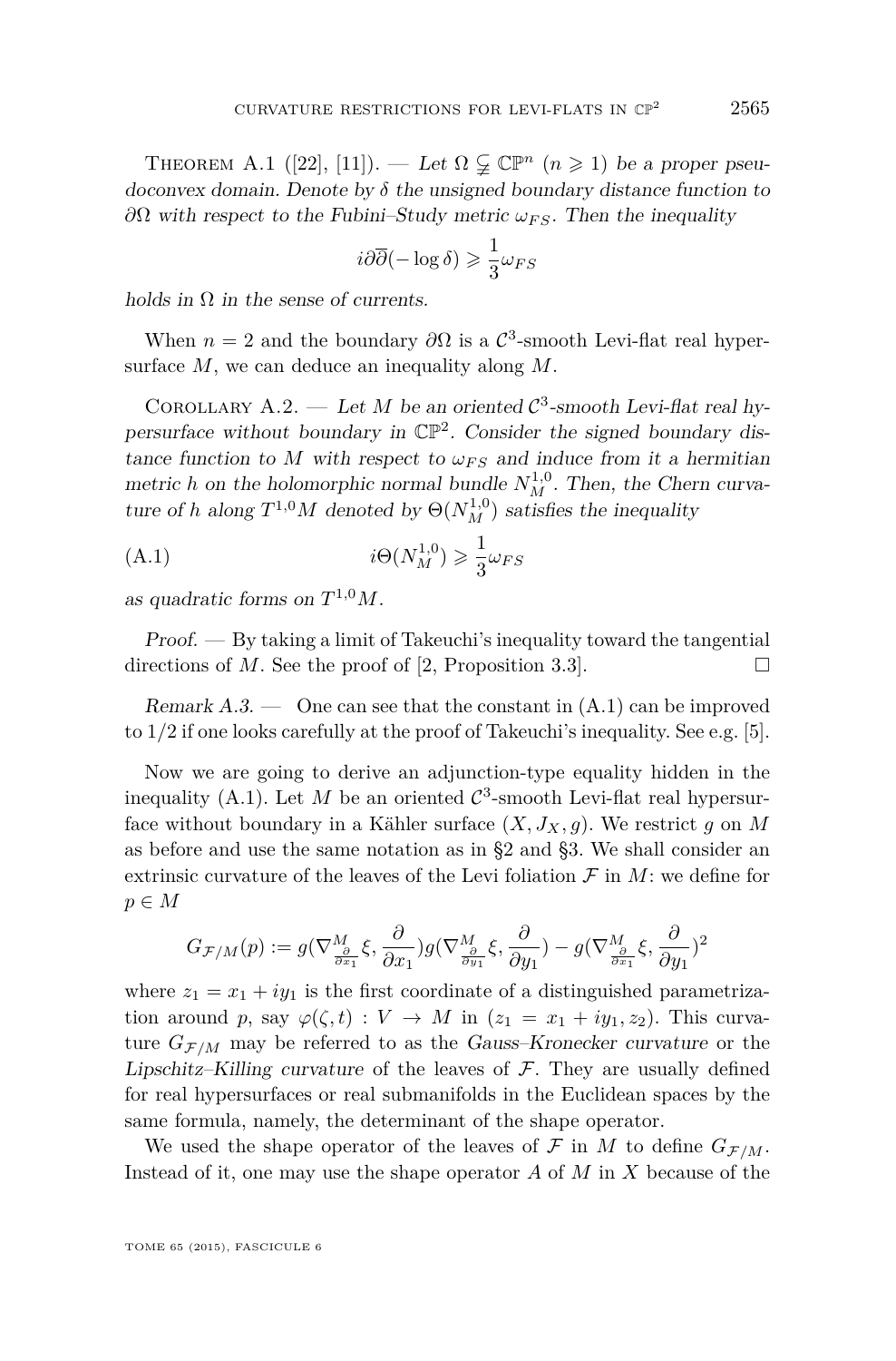<span id="page-20-0"></span>Kählerity of *g*: we have at  $p \in M$ 

(A.2) 
$$
G_{\mathcal{F}/M}(p) = g(\nabla_{\frac{\partial}{\partial x_1}} J_X \nu, \frac{\partial}{\partial x_1}) g(\nabla_{\frac{\partial}{\partial y_1}} J_X \nu, \frac{\partial}{\partial y_1})
$$

$$
- g(\nabla_{\frac{\partial}{\partial x_1}} J_X \nu, \frac{\partial}{\partial y_1}) g(\nabla_{\frac{\partial}{\partial y_1}} J_X \nu, \frac{\partial}{\partial x_1})
$$

$$
= g(\nabla_{\frac{\partial}{\partial x_1}} \nu, J_X \frac{\partial}{\partial x_1}) g(\nabla_{\frac{\partial}{\partial y_1}} \nu, J_X \frac{\partial}{\partial y_1})
$$

$$
- g(\nabla_{\frac{\partial}{\partial x_1}} \nu, J_X \frac{\partial}{\partial y_1}) g(\nabla_{\frac{\partial}{\partial y_1}} \nu, J_X \frac{\partial}{\partial x_1})
$$

$$
= -g(A \frac{\partial}{\partial x_1}, \frac{\partial}{\partial y_1})^2 + g(A \frac{\partial}{\partial x_1}, \frac{\partial}{\partial x_1}) g(A \frac{\partial}{\partial y_1}, \frac{\partial}{\partial y_1}).
$$

Hence  $G_{\mathcal{F}/M} \leq 0$  because the leaves of  $\mathcal F$  are minimal in X and the trace of the shape operator *A* restricted on  $\sigma_T$  is zero.

PROPOSITION A.4. — The following equality holds on *M*:

$$
H\left(\sigma_{T},\sigma_{N}\right)-2G_{\mathcal{F}/M}=4i\Theta(N_{M}^{1,0})/\omega
$$

where the ratio of  $i\Theta(N_M^{1,0})$  and  $\omega$  is taken as quadratic forms on  $T^{1,0}M$ .

Proof. — We work in the same local situation of Proposition [3.1.](#page-8-0) We denote by  $P = \mathbb{C} \times \{0\} \cap V$  the plaque of the leaf passing through *p* and by  $Ric<sup>P</sup>$  its Ricci tensor with respect to the restriction of *g* on the leaf.

Since [\(3.2\)](#page-10-0) is equivalent to

$$
g\left(\frac{\partial}{\partial z_1}, \frac{\partial}{\partial z_1}\right) h_{\varphi}^2 = \det \left[ g\left(\frac{\partial}{\partial z_j}, \frac{\partial}{\partial z_k}\right) \right]_{j,k=1,2},
$$

we have at *p*

$$
i\Theta(N_M^{1,0})/\omega = \frac{\partial^2}{\partial z_1 \partial \overline{z_1}} \left( -\log h_{\varphi} \right)
$$
  
=  $\frac{1}{2} \left( \text{Ric}(\frac{\partial}{\partial z_1}, \frac{\partial}{\partial \overline{z_1}}) - \text{Ric}^P(\frac{\partial}{\partial z_1}, \frac{\partial}{\partial \overline{z_1}}) \right)$   
=  $\frac{1}{4} \left( H(\sigma_T, \sigma_N) + H(\sigma_T, \sigma_T) - g(R^P(\frac{\partial}{\partial x_1}, \frac{\partial}{\partial y_1}, \frac{\partial}{\partial y_1}, \frac{\partial}{\partial x_1}) \right).$ 

Repeated use of Gauss' equation and (A.2) yields

$$
H(\sigma_T, \sigma_T) - g(R^P(\frac{\partial}{\partial x_1}, \frac{\partial}{\partial y_1}) \frac{\partial}{\partial y_1}, \frac{\partial}{\partial x_1})
$$
  
=  $H(\sigma_T, \sigma_T) - g(R^M(\frac{\partial}{\partial x_1}, \frac{\partial}{\partial y_1}) \frac{\partial}{\partial y_1}, \frac{\partial}{\partial x_1}) - G_{\mathcal{F}/M}$   
=  $-2G_{\mathcal{F}/M}$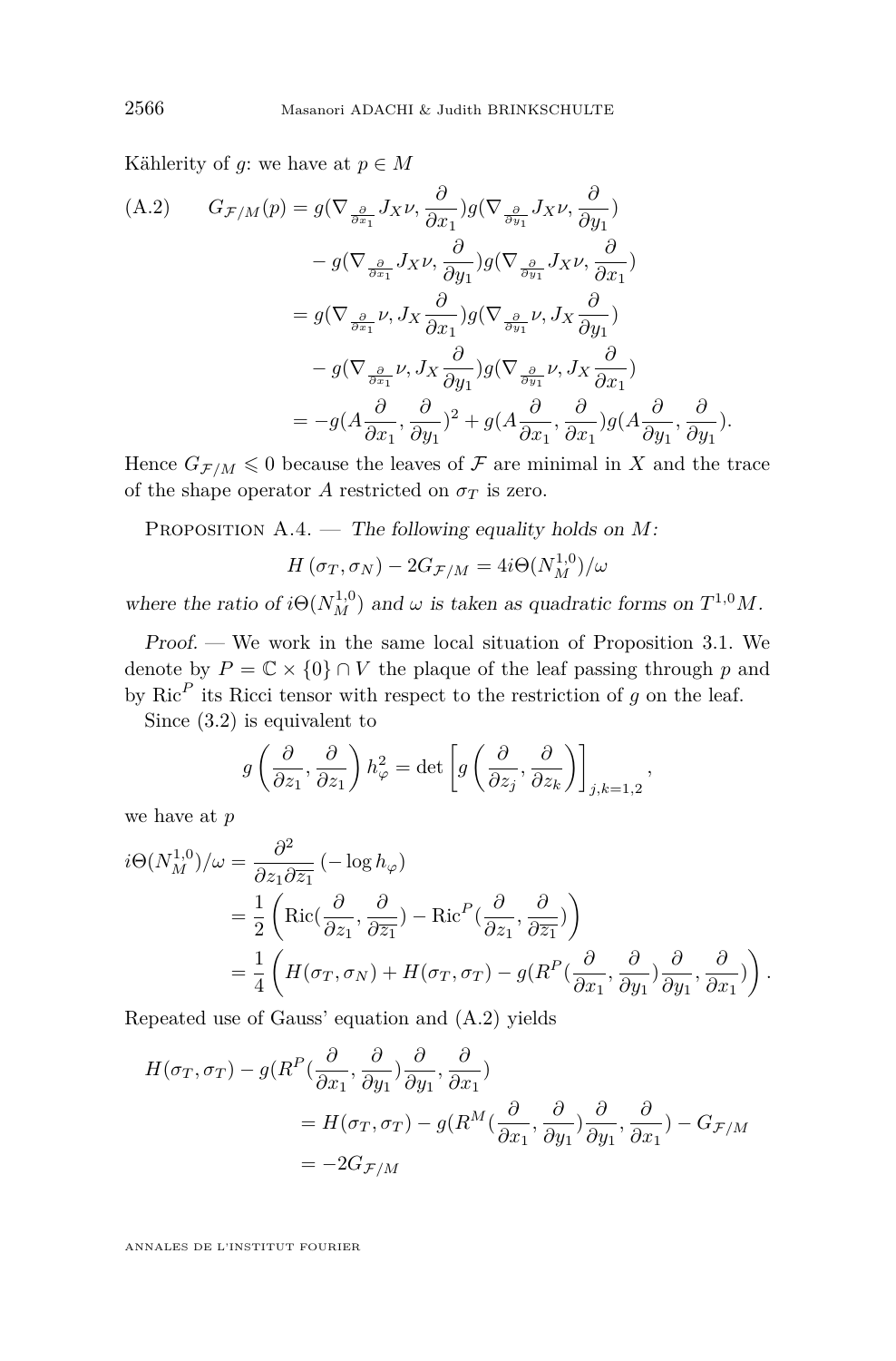and this completes the proof.

Remark  $A.5.$  — By exploiting the formula of Matsumoto [\[17\]](#page-23-0), Oh-sawa [\[18\]](#page-23-0) substantially derived this equality when  $X = \mathbb{C}^2$  and g is the Euclidean metric. Here we quote the result of Ohsawa:

Let *A* be a non-singular complex curve in  $\mathbb{C}^2$  and denote by  $\delta_A$ the Euclidean distance to *A*. Take  $z_0 \in A$  and a real normal line *ν* of *A* at *z*<sub>0</sub>. Consider smooth level sets  $M_{\varepsilon} := \delta_A^{-1}(\varepsilon)$  for  $0 < \varepsilon \ll 1$ . Then,  $i\partial\overline{\partial} \log \delta_A(z)$  evaluated on  $T_z^{1,0} M_{\delta_A(z)}$  tends to the Lipschitz–Killing curvature of *A* at  $z_0$  in the direction of  $\nu$  as  $z \rightarrow z_0$  through the normal line  $\nu$ .

We conclude this paper with a remark on a general restriction on the totally real Ricci curvature of Levi-flat real hypersurfaces in Kähler surfaces. In the first part of the proof of the theorem of Bejancu and Deshmukh, the following rigidity result is used.

PROPOSITION A.6 ([\[3,](#page-22-0) Remark in p.272]). — Let *M* be an oriented  $\mathcal{C}^{\infty}$ smooth compact Levi-flat real hypersurface without boundary in a Kähler manifold of dimension  $\geq 2$ . Suppose that the totally real Ricci curvature  $Ric^{M}(\xi, \xi) \geq 0$  is non-negative along *M*. Then  $Ric^{M}(\xi, \xi) = 0$  everywhere on *M*.

We would now like to point out that a weaker version of this proposition follows from our adjunction-type equalities, Proposition [3.1](#page-8-0) and [A.4,](#page-20-0) and recent studies on the Diederich–Fornaess index [\[1\]](#page-22-0), [\[9\]](#page-22-0).

COROLLARY A.7. — Let *M* be an oriented  $C^3$ -smooth closed Levi-flat real hypersurface in a Kähler surface  $(X, J_X, g)$ . Suppose that M is a boundary of a relatively compact domain  $\Omega \in X$ . Then, the totally real Ricci curvature Ric<sup>M</sup>( $\xi, \xi$ ) cannot be  $> 0$  everywhere on M.

Sketch of the proof. — Suppose Ric<sup>M</sup>( $\xi, \xi$ ) > 0 on *M*. Proposition [3.1](#page-8-0) and [A.4](#page-20-0) yield

$$
4i\Theta(N_M^{1,0})/\omega = H(\sigma_T, \sigma_N) - 2G_{\mathcal{F}/M}
$$

$$
\geq H(\sigma_T, \sigma_N)
$$

$$
= 4i\alpha \wedge \overline{\alpha}/\omega + \text{Ric}^M(\xi, \xi)
$$

$$
> 4i\alpha \wedge \overline{\alpha}/\omega.
$$

We therefore have an inequality  $i\Theta(N_M^{1,0}) > i\alpha \wedge \overline{\alpha}$  as quadratic forms on  $T^{1,0}M$ .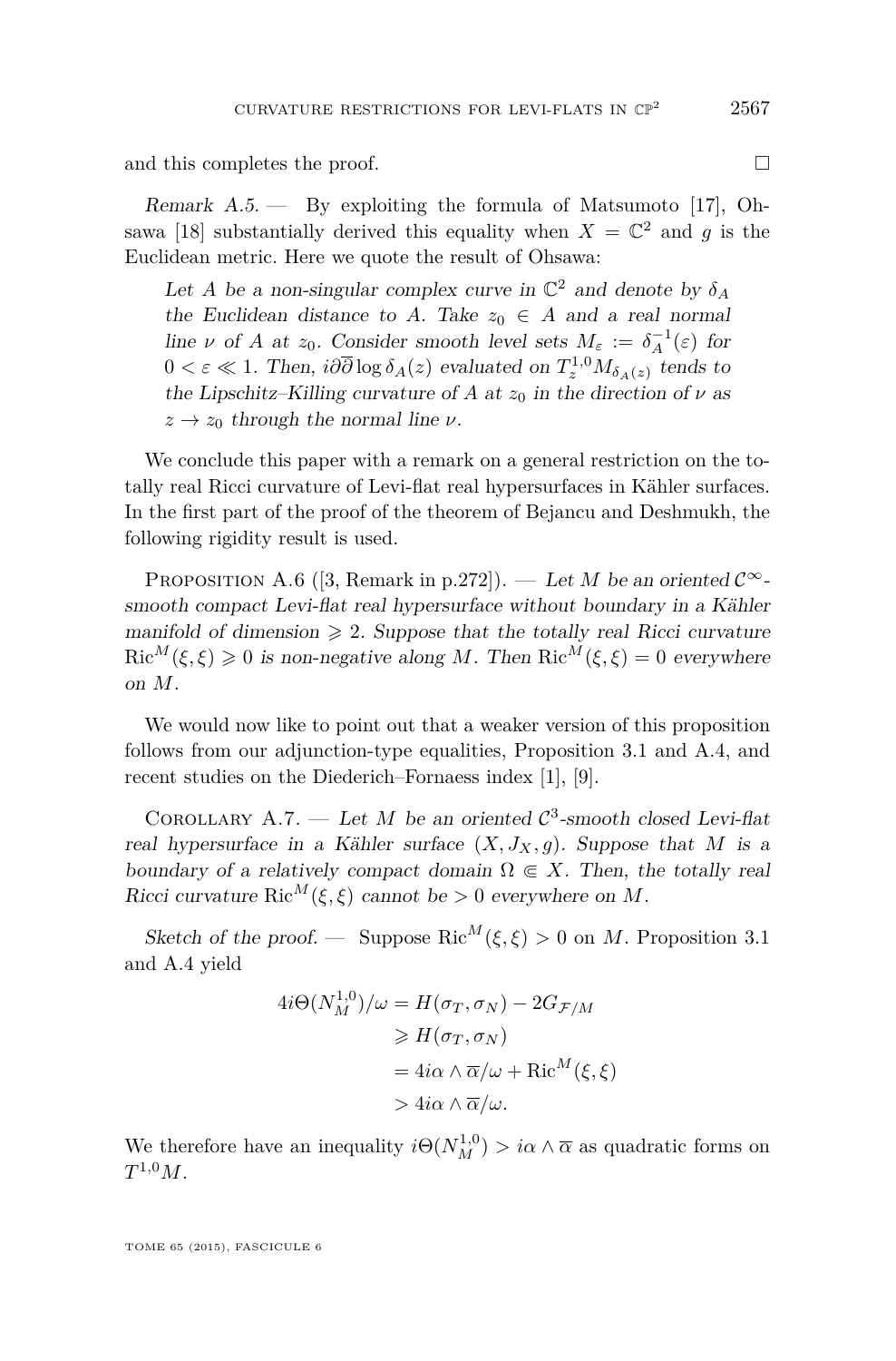<span id="page-22-0"></span>Following [2, Theorem 1.1], this inequality implies that the Diederich– Fornaess exponent in a weak sense of the signed boundary distance function *ρ* to *M* with respect to *g* is greater than  $1/2$ , namely,  $-\sqrt{|\rho|}$  is strictly plurisubharmonic in  $\Omega$  except a compact subset. This contradicts the global restriction on the Diederich–Fornaess index of relatively compact domains with Levi-flat boundary proved in [1] and [9].

More precisely, since our domain  $\Omega$  need not to be Stein, the global restriction stated in these papers cannot be applied literally, however, the argument in [9] still works in the current setting. We leave its detail to the reader.

#### BIBLIOGRAPHY

- [1] M. Adachi & J. Brinkschulte, "A global estimate for the Diederich–Fornaess index of weakly pseudoconvex domains", to appear in Nagoya Math. J.
- [2] M. ADACHI, "A local expression of the Diederich–Fornaess exponent and the exponent of conformal harmonic measures", Bull. Braz. Math. Soc. (N.S.) **46** (2015), no. 1, p. 65-79.
- [3] A. Bejancu & S. Deshmukh, "Real hypersurfaces of **C**P*<sup>n</sup>* with non-negative Ricci curvature", Proc. Amer. Math. Soc. **124** (1996), no. 1, p. 269-274.
- [4] C. CAMACHO, A. LINS NETO & P. SAD, "Minimal sets of foliations on complex projective spaces", Inst. Hautes Études Sci. Publ. Math. **68** (1988), p. 187-203.
- [5] J. Cao & M.-C. Shaw, "A new proof of the Takeuchi theorem", in Lecture notes of Seminario Interdisciplinare di Matematica. Vol. IV, S.I.M. Dep. Mat. Univ. Basilicata, Potenza, 2005, p. 65-72.
- [6] D. Cerveau, "Minimaux des feuilletages algébriques de **C**P(*n*)", Ann. Inst. Fourier (Grenoble) **43** (1993), no. 5, p. 1535-1543.
- [7] J.-P. Demailly, "Estimations *L*<sup>2</sup> pour l'opérateur *∂*¯ d'un fibré vectoriel holomorphe semi-positif au-dessus d'une variété kählérienne complète", Ann. Sci. École Norm. Sup. (4) **15** (1982), no. 3, p. 457-511.
- [8] B. Deroin, "Hypersurfaces Levi-plates immergées dans les surfaces complexes de courbure positive", Ann. Sci. École Norm. Sup. (4) **38** (2005), no. 1, p. 57-75.
- [9] S. Fu & M.-C. Shaw, "The Diederich–Fornæss exponent and non-existence of Stein domains with Levi-flat boundaries", J. Geom. Anal., published online on 25 November 2014.
- [10] S. I. GOLDBERG & S. KOBAYASHI, "Holomorphic bisectional curvature", J. Differential Geom. **1** (1967), p. 225-233.
- [11] R. E. Greene & H. Wu, "On Kähler manifolds of positive bisectional curvature and a theorem of Hartogs", Abh. Math. Sem. Univ. Hamburg **47** (1978), p. 171-185.
- [12] P. A. Griffiths, "The extension problem in complex analysis. II. Embeddings with positive normal bundle", Amer. J. Math. **88** (1966), p. 366-446.
- [13] G. M. Henkin & A. Iordan, "Regularity of *∂* on pseudoconcave compacts and applications", Asian J. Math. **4** (2000), no. 4, p. 855-883.
- [14] L. HÖRMANDER, "L<sup>2</sup> estimates and existence theorems for the  $\bar{\partial}$  operator", Acta Math. **113** (1965), p. 89-152.